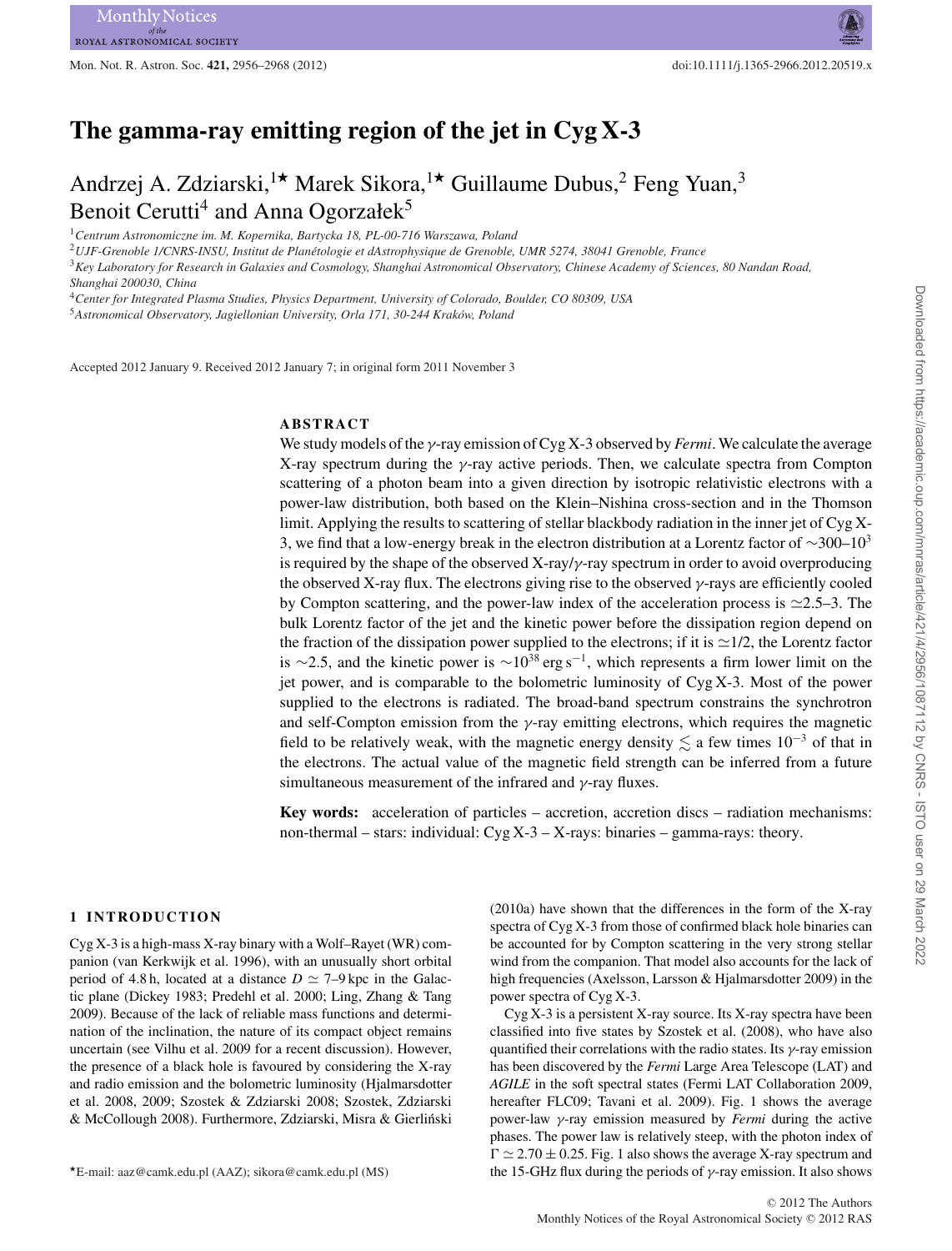

**Figure 1.** The average radio to γ-ray spectrum of Cyg X-3 during the 2008 and 2009 γ-ray active periods is shown in the black symbols. The error contour and the black dashed line show the average power-law fit with  $\Gamma = 2.70 \pm 0.25$  to the *Fermi*/LAT data (FLC09). The black error bars show the simultaneous X-ray spectrum from the *RXTE*/ASM and *Swift*/BAT. The black cross shows the average 15 GHz radio flux measured by the AMI and OVRO telescopes during the same periods. The magenta and green error bars show two other soft-state X-ray spectra, from *BeppoSAX* and *RXTE*, respectively. The magenta dashed line shows a 1.5–100 GHz,  $F_v \propto v^{-0.5}$ , spectrum, similar to the spectra measured in that range during a 2001 radio outburst of Cyg X-3, and the two magenta crosses show IR measurements in a radio-flaring state. See Section 2 for details.

two X-ray spectra and the IR fluxes in the soft state from earlier observations (see Section 2).

We see that the  $\gamma$ -ray power-law spectrum has to have a lowenergy break somewhere between ∼1 and ∼100 MeV in order not to produce more X-ray emission than observed. Furthermore, Zdziarski et al. (in preparation) show that the hard X-rays up to at least 100 keV during the intervals with  $\gamma$ -ray emission have the orbital modulation pattern characteristic to wind absorption and scattering. On the other hand, the GeV orbital modulation is shifted in phase with respect to the X-rays by  $\sim \pi/2$  (FLC09). This appears to imply that the contribution of the spectral component observed in the GeV range to the 100 keV flux is at most weak. The GeV power-law emission and its orbital modulation appear to be due to Compton up-scattering of the stellar emission from the companion WR star by relativistic electrons in the jet of this source (FLC09; Dubus, Cerutti & Henri 2010b, hereafter DCH10).

In this work, we first calculate the average X-ray and radio emission during the  $\gamma$ -ray active periods. Then, we study emission due to Compton up-scattering of blackbody photons by power-law electrons with a low-energy break. Finally, we apply our theoretical results to the broad-band X-ray/ $\gamma$ -ray (X $\gamma$ ) spectra of Cyg X-3, and obtain strong constraints on the electron distribution in the  $\gamma$ -ray emitting region and on the parameters of the jet.

# **2 THE RADIO–X-RAY SPECTRA**

We use X-ray monitoring data from the *Swift* Burst Alert Telescope (BAT; Barthelmy et al. 2005; Markwardt et al. 2005) in the form of a 14–195 keV eight-channel light curve (Zdziarski et al., in preparation). The channels are between energies of 14, 20, 24, 35, 50, 75, 100, 150 and 195 keV. Furthermore, we use X-ray monitoring data from the All-Sky Monitor (ASM; Bradt, Rothschild & Swank 1993; Levine et al. 1996) on board *Rossi X-ray Timing Explorer* (*RXTE*). The ASM has three channels at energies of 1.5–3, 3–5 and

5–12 keV. In the radio range, we use the 15-GHz data from the AMI Large Array and the Owens Valley Radio Observatory (OVRO), data which were used in FLC09.

We then calculate the average fluxes in each of the X-ray channels (converting the count rates to fluxes using the method of Zdziarski, Pooley & Skinner 2011) and at 15 GHz during the two  $\gamma$ -ray active periods for which the average  $\gamma$ -ray spectrum of FLC09 was obtained, which are MJD 54750–54820 (in 2008) and MJD 54990– 55045 (in 2009). The resulting average X-ray spectrum and the average radio flux simultaneous with the  $\gamma$ -ray spectrum are shown in Fig. 1. The average 15-GHz flux equals  $0.38 \pm 0.04$  Jy, with a large rms of 0.43 Jy, reflecting a strong flux variability from a few mJy to  $\sim$ 2 Jy.

To illustrate the likely form of the radio spectrum during the  $\gamma$ -ray active periods, we plot a radio power law between 1.5 and 100 GHz with an energy index of 0.5 (characteristic to uncooled optically thin synchrotron emission), which is in the middle of the ∼0.4– 0.6 index range measured in that frequency range during a 2001 radio outburst of Cyg X-3 by Miller-Jones et al. (2004). To show the likely form of the broad-band soft-state radio-flaring spectrum of Cyg X-3, we also show two infrared (IR) measurements, at 4.5 and 11.5 μm, taken in the flaring radio state on 1997 June 18, with the quiescent-state fluxes (which are, most likely, due to the stellar wind emission) subtracted (Ogley, Bell Burnell & Fender 2001). The 15-GHz flux measured by the Ryle telescope at the time of the IR measurement, MJD 506217.(39–42), was 0.64 Jy, i.e. about 1.5 of the average value during the  $\gamma$ -ray active periods, and the 8.3-GHz flux from the Green Bank Interferometer was 0.59–0.72 Jy. (Note that the MJD of the measurements given in Ogley et al. 2001 have errors.)

In Fig. 1, we also show one of the average soft-state X-ray spectra from *RXTE* Proportional Counter Array (PCA) and the High Energy X-Ray Transient Experiment (HEXTE) of Szostek et al. (2008), namely their spectrum #4, and the soft spectrum from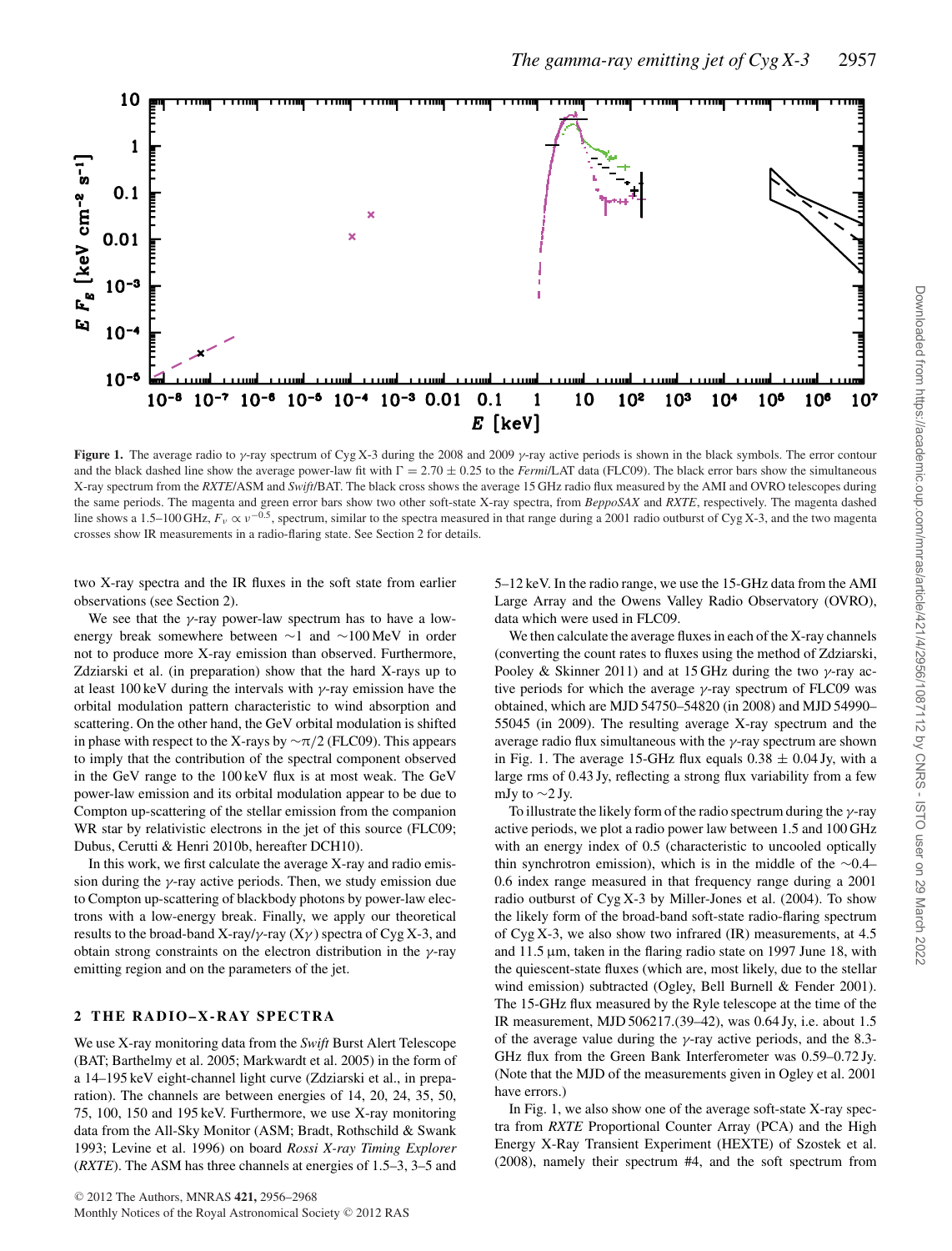*BeppoSAX* of Szostek & Zdziarski (2008), which is similar, but of better quality, to the spectrum #5 of Szostek et al. (2008). We see that our average ASM/BAT spectrum lies between these two spectra, thus it is intermediate between the soft and ultrasoft states of Szostek et al. (2008). As shown by Zdziarski et al. (2010a), there is a close correspondence between the canonical X-ray states of black hole binaries and the X-ray states of Cyg X-3. The soft and ultrasoft states in black hole binaries are dominated by emission of an optically thick accretion disc up to an energy of several keV, and by a power-law-like tail, probably of coronal origin, at higher energies. The same situation is then, most likely, present in those states of Cyg X-3, with a modification due to the passing of that emission through the very strong stellar wind of the donor WR star. A contribution from the jet is also possible at hard X-rays, which issue is studied in this work.

# **3 ANISOTROPIC COMPTON SCATTERING**

In this section, we consider Compton scattering of soft photons by a cloud of relativistic electrons isotropic in the jet comoving frame. Here, the photon energy, the electron Lorentz factor and the scattering angle are given in this frame.

The problem of Compton scattering of a monodirectional photon beam by a cloud of relativistic electrons with a Lorentz factor  $\gamma \gg$ 1 and an isotropic angular distribution into a given angle has been solved by Aharonian & Atoyan (1981). Their equation (20), valid from the Thomson to the Klein–Nishina regimes, gives the flux per electron and per solid angle, which can be written as

$$
\frac{\epsilon \operatorname{d}\dot{n}(\epsilon_0, \gamma)}{\det \mathrm{d}\Omega} = \frac{3\sigma_{\mathrm{T}}\dot{n}_0 \epsilon}{16\pi\epsilon_0\gamma^2} \left[ (1-r)^2 + r^2 + \frac{w^2}{2(1-w)} \right] \,\mathrm{s}^{-1},\qquad(1)
$$

$$
r \equiv \frac{\epsilon}{2\epsilon_0 x \gamma^2 (1 - w)} \le 1, \quad x \equiv 1 - \cos \vartheta, \quad w \equiv \frac{\epsilon}{\gamma}, \tag{2}
$$

where  $\epsilon_0$  and  $\epsilon$  are the energy of the incoming and scattered photon, respectively, in units of  $m_ec^2$ ,  $\vartheta$  is the scattering angle,  $\dot{n}_0$  (cm<sup>-2</sup> s<sup>-1</sup>) is the number flux of incoming photons,  $m<sub>e</sub>$  is the electron mass and  $\sigma$ <sup>T</sup> is the Thomson cross-section. Furthermore,

$$
\epsilon_0 \ll \epsilon \le \frac{2x\epsilon_0\gamma^2}{1 + 2x\epsilon_0\gamma},\tag{3}
$$

where the former constraint expresses the applicability of the  $\gamma^2 \gg$ 1 condition, and the latter, equivalent to *r* ≤ 1, is kinematic.

The above rate can be then integrated over an electron distribution. We consider the case of a power-law distribution with cut-offs:

$$
N(\gamma) = \begin{cases} K\gamma^{-p}, & \gamma_1 \le \gamma \le \gamma_2, \\ 0, & \text{otherwise,} \end{cases}
$$
 (4)

where the constant  $K$  specifies either the electron density or their total number. Accounting for  $r \leq 1$ , we have

$$
\frac{\epsilon \, \mathrm{d}\dot{n}(\epsilon_0)}{\mathrm{d}\epsilon \, \mathrm{d}\Omega} = \int\limits_{\min\{\max\{\gamma_1, \frac{\epsilon}{2}(1+\sqrt{1+2/(\epsilon_0 \epsilon x)})\}, \gamma_2\}}^{\gamma_2} \frac{\epsilon \, \mathrm{d}\dot{n}(\epsilon_0, \gamma)}{\mathrm{d}\epsilon \, \mathrm{d}\Omega} N(\gamma) \, \mathrm{d}\gamma. \tag{5}
$$

For  $\gamma_2 \rightarrow \infty$ , this yields

$$
\epsilon \frac{d\dot{n}(\epsilon_0)}{d\epsilon d\Omega} = \frac{3\sigma_{\rm T}\dot{n}_0 K}{32\pi\epsilon^{2+p}\epsilon_0^3 x^2} \left\{ y^{1+p} \left[ \frac{2(\epsilon\epsilon_0 x)^2}{1+p} + \frac{(4+p)y^2}{3+p} + \frac{y^3}{1-y} \right] + [(\epsilon\epsilon_0 x - 1)^2 - 5 - p] B_y(3+p,0) \right\},\tag{6}
$$

$$
y = \begin{cases} \epsilon/\gamma_1, & \epsilon_0 \ge \frac{\epsilon}{2\gamma_1 x (\gamma_1 - \epsilon)} \text{ and } \epsilon < \gamma_1, \\ 2/\left(1 + \sqrt{1 + \frac{2}{\epsilon \epsilon_0 x}}\right), \text{ otherwise,} \end{cases}
$$
(7)

where  $B_y$  is the incomplete beta function. In terms of  $\epsilon$ , the first condition in equation (7) reads  $\epsilon \leq 2x\epsilon_0\gamma_1^2/(1+2x\epsilon_0\gamma_1)$ . Equation (6) for the second case in equation (7) is equivalent to equation (33) of Aharonian & Atoyan (1981). For integer or half-integer *s*, B*y*(*s*, 0) can be expressed relatively simply by elementary functions, and, in general,

$$
B_y(s, 0) = \sum_{j=0}^{\infty} \frac{y^{s+j}}{s+j}, \quad y < 1.
$$
 (8)

For a finite  $\gamma_2$ , the flux can be obtained by subtracting the rate with  $\gamma_2$  substituted for  $\gamma_1$  in equation (7) from the rate of equation (6). Then, the spectrum will be null for  $\epsilon \geq 2x \epsilon_0 \gamma_2^2/(1+2x \epsilon_0 \gamma_2)$ . Fig. 2 shows an example of the spectrum for parameters roughly applicable to Cyg X-3, and compares it to the Thomson-limit spectrum of Appendix A. We see that for these parameters, the average slope of the actual spectrum for a decade above the break (corresponding to  $\gamma_1$ ) is substantially steeper than of that in the Thomson limit.

Equation (6) can be then integrated piecewise over a distribution of irradiating photons,  $\dot{n}_0(\epsilon_0)$ ,

$$
\frac{\epsilon \, d\dot{n}}{d\epsilon \, d\Omega} = \int_{\epsilon/[2xy_2^2(1-\epsilon/\gamma_2)]}^{q\epsilon} \frac{\dot{n}_0(\epsilon_0)}{\dot{n}_0} \frac{\epsilon \, d\dot{n}(\epsilon_0)}{d\epsilon \, d\Omega} d\epsilon_0,\tag{9}
$$

where  $q \ll 1$  is a constant assuring the  $\epsilon_0 \ll \epsilon$  condition, at which equation (1) is valid. When *K* corresponds to electron density,  $j_{\epsilon} \equiv m_{\rm e} c^2 \epsilon d\dot{n}/d\epsilon d\Omega$  is the emissivity. When *K* corresponds to the total number of electrons, it gives the total photon production rate, and the dimension of equation (9) is  $s^{-1}$ . In the latter case, the differential luminosity and the observed flux (neglecting relativistic corrections) are given by

$$
\frac{dL}{d\epsilon d\Omega} = m_e c^2 \frac{\epsilon d\dot{n}}{d\epsilon d\Omega}, \quad \frac{dF}{d\epsilon} = \frac{1}{D^2} \frac{dL}{d\epsilon d\Omega},
$$
\n(10)

respectively.



Figure 2. An example spectrum from a cloud of electrons irradiated by a beam of monoenergetic photons with  $\epsilon_0 = 5 \times 10^{-5}$ ,  $\dot{n}_0 = 1$ , emitted at  $\vartheta = 90^\circ$  with respect to the beam for  $p = 4$ ,  $\gamma_1 = 10^3$ ,  $\gamma_2 \to \infty$  and the normalization corresponding to  $K = 1$ . The red solid and green dashed curves correspond to the Klein–Nishina formula (6) and the Thomson limit with a sharp Klein–Nishina cut-off, equations (A1)–(A4), respectively.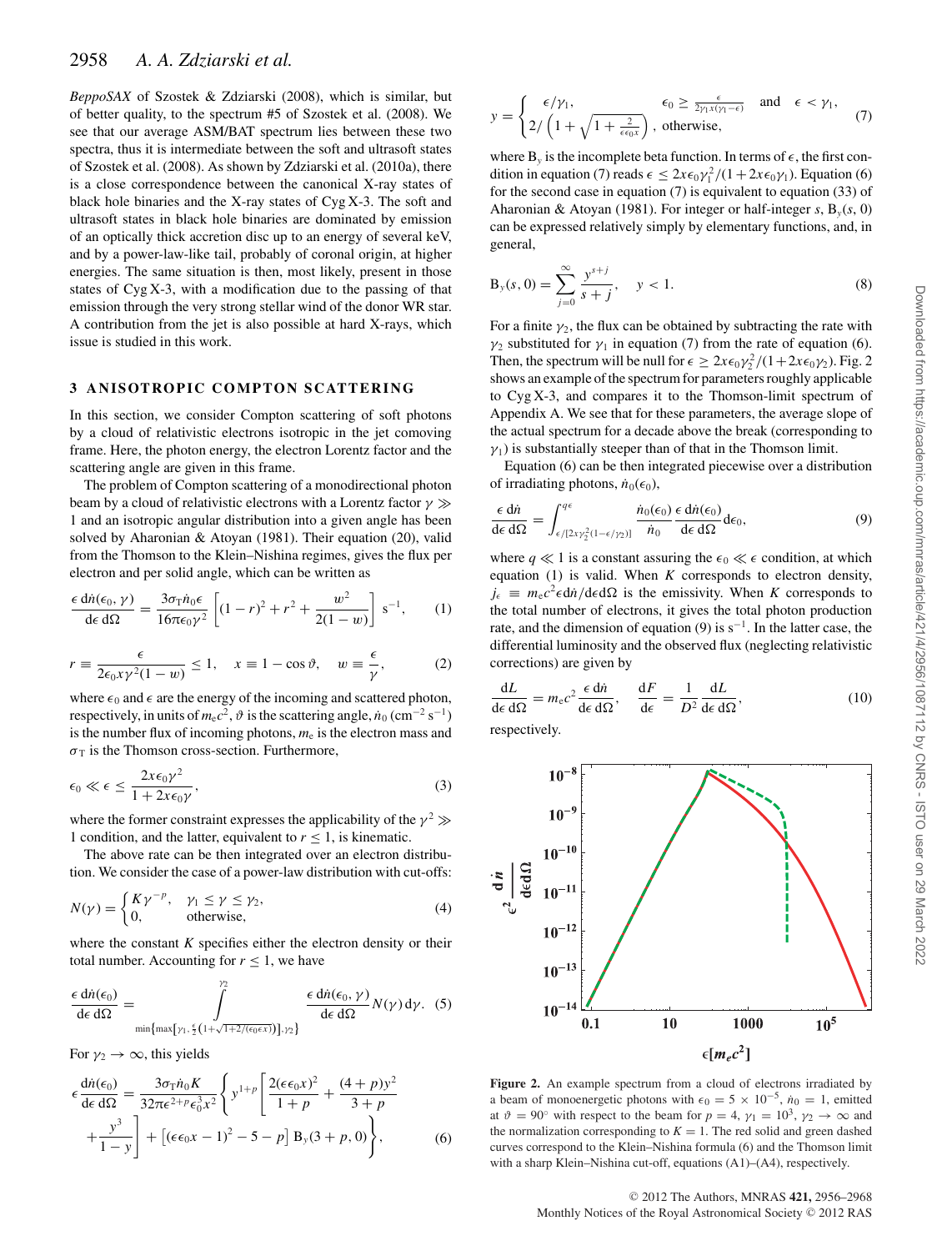The seed photons can be, in particular, from a blackbody emitter (e.g. a star) with a radius, *R*∗, and temperature, *T*. When the distance of the electron cloud from the stellar centre,  $R$ , is  $\gg R$ <sup>\*</sup>, the blackbody photons form an almost monodirectional beam, incident on the electrons. Here, we taken into account that the electron cloud may be located in a jet or counterjet moving with respect to the star, for which the Doppler factor is

$$
\mathcal{D}_* = \frac{1}{\Gamma_j (1 - \beta_j \, \boldsymbol{\ell}_* \cdot \boldsymbol{\ell}_j)},\tag{11}
$$

where  $\beta_j$  is the jet velocity,  $\Gamma_j = 1/(1 - \beta_j^2)^{1/2}$  is the jet Lorentz factor and  $e$ <sub>\*</sub> and  $e$ <sub>i</sub> are the unit vectors along the direction from the star towards the electron cloud and along the jet, respectively, see fig. 1 in DCH10. Then, the soft photon energy in the stellar  $(=$ observer) frame is  $\epsilon_0 \mathcal{D}_*$ , and this energy has a blackbody distribution at  $kT/m_ec^2$ . Since  $\dot{n}_0(\epsilon_0)$  is a relativistic invariant (Blumenthal & Gould 1970),

$$
\dot{n}_0(\epsilon_0) = \frac{2\pi}{c^2 h^3} \left(\frac{R_*}{R}\right)^2 \frac{(m_e c^2)^3 \epsilon_0^2 \mathcal{D}_*^2}{\exp(\epsilon_0 m_e c^2 \mathcal{D}_* / kT) - 1} \, \text{cm}^{-2} \, \text{s}^{-1},\qquad(12)
$$

where *k* and *h* are the Boltzmann and Planck constants, respectively.

Fig. 3 shows example spectra obtained using equation (9) for blackbody irradiation, also comparing it to the corresponding Thomson-limit spectra of Appendix A. Such a model can give the low-energy break required by the broad-band  $X\gamma$ -spectrum observed from Cyg X-3, see Fig. 1. We see that the photon break energy moves to lower energies as  $\vartheta$  decreases, as implied by equation (7). The low-energy parts of the spectra are almost independent of the angle. Similarly to the case of monoenergetic incident photons, Fig. 2, the Thomson-limit spectra above the break have the slope significantly harder than the actual spectra, but the difference between the two decreases with the decreasing scattering angle,  $\vartheta$ .



**Figure 3.** The thick solid blue, green and red curves show example of Klein–Nishina spectra in the cloud frame from a stationary ( $\beta_i = 0$ ) cloud of electrons irradiated by a beam of blackbody photons with the emission at an angle with respect to the beam given by  $\cos \theta = -0.8$ , 0 and 0.8, respectively, for  $p = 4$ ,  $\gamma_1 = 10^3$ ,  $\gamma_2 \rightarrow \infty$ ,  $T = 10^5$  K,  $K = 1$  and  $R =$ *R*<sup>∗</sup>. The corresponding dashed curves show the Thomson-limit spectra, see Appendix A. The black dotted line shows the spectrum of equation (A9) for  $\cos \vartheta = 0.8$ .

### **4 OBSERVED SPECTRA**

Here, we calculate the spectra in the observer's frame. We consider a steady-state jet in which the observed emission comes from a given spatial range in the observer's frame. This is compatible with the dynamical time-scale of the jet of the order of tens of seconds (see Section 5.2), whereas the  $\gamma$ -ray emission was detected over time-scales of days/weeks. Furthermore, the strong orbital modulation in  $\gamma$ -rays (FLC09) requires the  $\gamma$ -ray emitting region to be approximately stationary.

The jet and counterjet Doppler factors with respect to the observer are

$$
\mathcal{D}_{\mathbf{j}} = \frac{1}{\Gamma_{\mathbf{j}}(1 - \beta_{\mathbf{j}} \mathbf{e}_{\text{obs}} \cdot \mathbf{e}_{\mathbf{j}})}, \quad \mathcal{D}_{\mathbf{c}\mathbf{j}} = \frac{1}{\Gamma_{\mathbf{j}}(1 + \beta_{\mathbf{j}} \mathbf{e}_{\text{obs}} \cdot \mathbf{e}_{\mathbf{j}})},\tag{13}
$$

respectively, where  $e_{obs}$  is the unit vector towards the observer. We use the result of Dubus, Cerutti & Henri (2010a),

$$
x \equiv 1 - \cos \vartheta = \mathcal{D}_j \mathcal{D}_* (1 - \boldsymbol{e}_{obs} \cdot \boldsymbol{e}_*), \qquad (14)
$$

where  $e_{obs} \cdot e_*$  is the cosine of the orbital-phase-dependent angle between the direction from the star to the jet and from the jet to the observer in the observer's frame (which angle in the jet frame is the scattering angle,  $\vartheta$ ). For the jet emission,

$$
\epsilon = \frac{E}{\mathcal{D}_j m_e c^2}, \quad \frac{\mathrm{d}F}{\mathrm{d}E} = \frac{\mathcal{D}_j^2}{D^2 \Gamma_j} \frac{\epsilon \, \mathrm{d} \dot{n}}{\mathrm{d} \epsilon \, \mathrm{d} \Omega},\tag{15}
$$

where  $E$  is the observed dimensional photon energy, and the flux transformation to the observed frame is for a steady-state jet (Sikora et al. 1997). We note that the form of d*F*/d*E* above assumes that the energy units in *F* and *E* are the same, whereas they are often assumed to be different (e.g. erg and eV), which, however, can be easily accounted for. For the counterjet,  $\mathcal{D}_{ci}$  and the corresponding  $\mathcal{D}_{*}$ , *R* should be used, and the two observed fluxes should be added. Given the observed spectrum, this transformation yields the normalization of the emitting electron distribution corresponding to the actual number of electrons in the considered jet region. On the other hand, the transformation used in DCH10, with  $\mathcal{D}_j^3$  instead of  $\mathcal{D}_j^2/\Gamma_j$ , corresponds either to emission of a single moving blob or to the observed number of electrons in the emitting part of the jet. Note that in the latter case the observed number is different in the jet and in the counterjet, which was not accounted for in the treatment used by DCH10.

For a pure power-law emission from Thomson-limit scattering, as in equation (A9), applying the above relations results in the energy flux as given by equations (1) and (3) of DCH10 (except for the form of the dependence on  $\mathcal{D}_i$ ), with no dependence on  $\mathcal{D}_{*}$ . In a general case, we need to apply formulae (14) and (15) to equation (9) (i.e. substitute  $\epsilon$  and *x* as above and multiply the rate by  $\mathcal{D}_j^2/\Gamma_j$ ), integrate it numerically and then repeat the procedure for the counterjet.

The distance between the electron cloud and the stellar centre, *R*, and the components of the vectors  $e_{*}$ ,  $e_{obs}$  and  $e_{i}$  are given by equations (4) and (5) of DCH10, respectively. They depend on several parameters of the system, namely, the orbital separation, *d*, the height of the electron cloud along the jet, *H*, the binary inclination, *i*, the inclination of the jet with respect to the normal to the binary plane, given by the azimuth,  $\theta_i$ , and the polar angle,  $\phi_i$ , and the orbital phase,  $\theta$  (note that DCH10 used a non-standard definition of  $\theta$ , with  $\theta = \pm \pi/2$  rather than the usual 0,  $\pi$ , at the conjunctions). We include here both the jet and the counterjet for which the polar angle is  $\phi_i + \pi$  (and its unit vector is  $-e_i$ ). We note that the model of DCH10 neglects eclipses of the counterjet by the star. We neglect them here as well for consistency with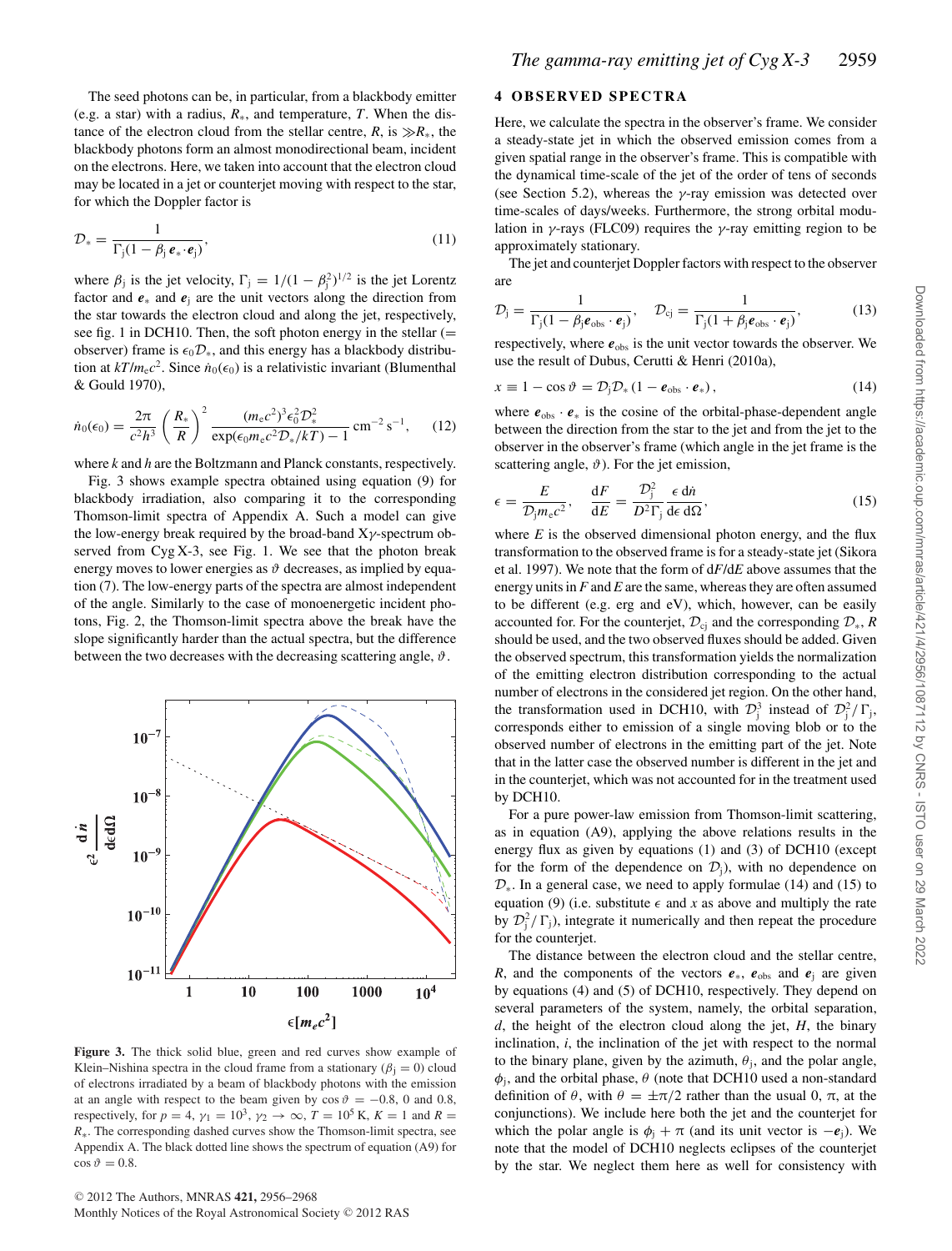the adopted assumption that both the blackbody emission and the scattered emission are point like.

We use here the model of DCH10 with their assumed black hole binary parameters, with  $d = 4.1 \times 10^{11}$  cm,  $i = 30^\circ$ ,  $T = 10^5$  K and  $R_* = 2.3 R_{\odot}$ . However, since we use a different relativistic transformation between the jet and observer's frames, we have refitted the model to the observed orbital modulation of  $\gamma$ -rays using equation (15). We have obtained  $H = 7.6 \times 10^{11}$  cm,  $\theta_i = 319^\circ$ ,  $\phi_i = 39^\circ$ , which are the same as in DCH10, but  $\beta_i = 0.47$  ( $\Gamma_i \simeq$ 1.13), which is somewhat higher than their value of 0.41.

At these parameters, relativistic beaming is moderate,  $\mathcal{D}_i \simeq 1.50$ ,  $\mathcal{D}_{ci} \simeq 0.62, \mathcal{D}_{*} \simeq 1.45-1.60, 1-e_{obs} \cdot \mathbf{e}_{*} \simeq 0-0.4$  for the jet and 1.6– 2 for the counterjet and  $R/R_* \simeq 3.6-6.7$ . Since we use here the Klein– Nishina cross-section instead of the Thomson approximation, the actual spectrum is softer than in the Thomson limit, where  $p =$  $2\gamma-1=4.4$ . Here, we use  $p=4$ , which approximately reproduces the observational best-fitting spectrum.

Fig. 4 shows two example spectra for the electron distribution with  $\gamma_1 = 10^3$  and  $\theta = 0.2\pi$  and  $0.7\pi$ . We see they look similar to those in Fig. 3, except for an additional shift of their relative normalization, introduced by the phase-dependent D<sup>∗</sup> and *R*/*R*∗. We then average the observed spectrum over the orbital phase,  $\theta$ , which we plot in the solid curve.

We note, however, that we have to take into account the electrons below  $\gamma_1$ . Even if the electrons are accelerated only above  $\gamma_1$ , they lose energy via Compton, synchrotron and adiabatic losses and form a distribution below  $\gamma_1$ . Hereafter a dot will denote a time derivative in the jet frame (as in Section 3), and d.../d*t* will denote a time derivative in the observer's frame. The loss rates in the jet frame are given by

$$
\dot{\gamma}_{\rm C} = \frac{4 f_{\rm KN} \sigma_{\rm T} U_{\rm rad} \gamma^2}{3 m_{\rm e} c}, \quad U_{\rm rad} = \frac{2 \pi^5 (kT)^4}{15 c^3 h^3} \left( \frac{R_*}{R \mathcal{D}_*} \right)^2, \tag{16}
$$



**Figure 4.** Example spectra for the best-fitting black hole model of DCH10 in the observer's frame, but using the full Klein–Nishina spectra,  $p = 4$ , and modified to account for the flux transformation of equation (15), see Section 4. The dashed red and blue curves give the spectra from the jet at the orbital phases (defined as in DCH10) of  $θ = 0.2π$  and  $0.7π$ , respectively, and the corresponding dotted curves give the spectra from the counterjet. The solid black curve gives the spectrum from both the jet and counterjet averaged over the orbit. The parameters are  $\gamma_1 = 10^3$ ,  $\gamma_2 \rightarrow \infty$  and  $T =$  $10^5$  K. The normalization corresponds to  $K = 1$ , then the unit of vertical axis is keV  $s^{-1}$ .

$$
\dot{\gamma}_{\rm S} = \frac{\sigma_{\rm T} B^2 \gamma^2}{6\pi m_{\rm e} c}, \quad \dot{\gamma}_{\rm ad} \simeq \frac{2\beta_{\rm j} \Gamma_{\rm j} \gamma c}{3H}, \tag{17}
$$

respectively, and  $U_{rad}$  is the blackbody energy density within the electron cloud,  $f_{KN}$  < 1 gives the Klein–Nishina reduction with respect to the Thomson limit, *B* is the magnetic field strength and the factor of 2/3 in  $\dot{\gamma}_{ad}$  accounts for the expansion being in two dimensions only. The cooling rate for a single electron for monoenergetic seed photons using the Klein–Nishina cross-section was calculated by Jones (1965, 1968). The Lorentz factor at which the Compton and adiabatic rates equal each other, and the electron distribution has a break, is

$$
\gamma_{\rm b} = \frac{15}{4\pi^5} \frac{m_{\rm e}c^5h^3}{\sigma_{\rm T}f_{\rm KN}(kT)^4} \frac{\beta_{\rm j}\Gamma_{\rm j}}{H} \left(\frac{R\mathcal{D}_*}{R_*}\right)^2,\tag{18}
$$

which for the assumed parameters equals to

$$
\gamma_{\rm b} \simeq 130 \left( \frac{T}{10^5 \, \text{K}} \right)^{-4} \frac{0.018}{(R_*/R \mathcal{D}_*)^2},\tag{19}
$$

where  $f_{KN} = 1$  was assumed and the factor of 0.018 is the value of the orbital overage of  $(R_*/RD_*)^2$  in  $U_{\text{rad}}$ . Thus, the break Lorentz factor at our parameters is well below the minimum Lorentz factor of ∼10<sup>3</sup> required to explain the observed  $\gamma$ -ray spectrum. We note that the dependence of  $\gamma_b$  on *H* and  $\beta_i$  is rather complex;  $H^{-1}$ appears in equation (18), but *R* also depends on *H*, and  $\mathcal{D}_*$  depends on *H* and  $\beta$ <sub>i</sub>. Furthermore, the parameters are mutually connected via the requirement of fitting the observed orbital modulation.

We assume that the electrons are accelerated at a power-law rate, which in either the jet or counterjet frame is given by

$$
Q(\gamma) \simeq K_{\rm inj} \gamma^{1-p}, \quad \gamma_1 \le \gamma \le \gamma_2, \tag{20}
$$

where  $K_{\text{ini}}$  is the normalization factor. Hereafter, *K* and  $K_{\text{ini}}$  correspond to the total number of electrons in the jet (and not to their density). Then, assuming Compton losses in the Thomson limit  $(f_{KN} = 1)$  and synchrotron losses, and for  $\gamma_1 > \gamma_b$  (fast cooling), the steady-state distribution (in either jet or counterjet) will approximately be

$$
N(\gamma) \simeq \begin{cases} K\gamma_1^{2-p}\gamma_b^{-1}\gamma^{-1}, & \gamma_0 \le \gamma \le \gamma_b, \\ K\gamma_1^{2-p}\gamma^{-2}, & \gamma_b \le \gamma \le \gamma_1, \\ K\gamma^{-p}, & \gamma_1 \le \gamma \le \gamma_2, \\ 0, & \text{otherwise,} \end{cases}
$$
(21)

where  $\gamma_0 \sim 1$  is a minimum overall Lorentz factor. The steadystate electron kinetic equation in the comoving frame is  $N(\gamma)$  =  $\dot{\gamma}^{-1} \int_{\gamma}^{\infty} Q(\gamma) d\gamma$ , where  $\dot{\gamma}$  is total loss rate. Assuming the dominant losses above  $\gamma_1$  are Compton in the Thomson regime,  $K_{\text{inj}}$  is then related to *K* by

$$
K_{\rm inj} = \frac{4\sigma_{\rm T} U_{\rm rad}(p-2)K}{3m_{\rm e}c}.
$$
\n(22)

Fig. 5(a) compares the models with  $p = 4$  with the observations. Here, we impose *K* to match the best-fitting *Fermi* spectrum and require that both the low-energy break is at  $\lesssim 0.1 \,\text{GeV}$ , and the X-rays at ∼100 keV are not overproduced. We show the average spectra for the electron distribution of equation (21) with  $\gamma_b$  = 130 and  $\gamma_1 = 700$  and 1500. As expected, the low-energy break is at an energy  $\alpha \gamma_1^2$ . Fig. 5(b) compares the models with  $p = 3.5$ and the normalization somewhat below the best fit, which both are within the observational uncertainties. We see that these results imply a constraint of 300  $\lesssim \gamma_1 \lesssim 1500$ . However, models with  $\gamma_1$  < 10<sup>3</sup> give strong contribution to the hard X-rays, which appears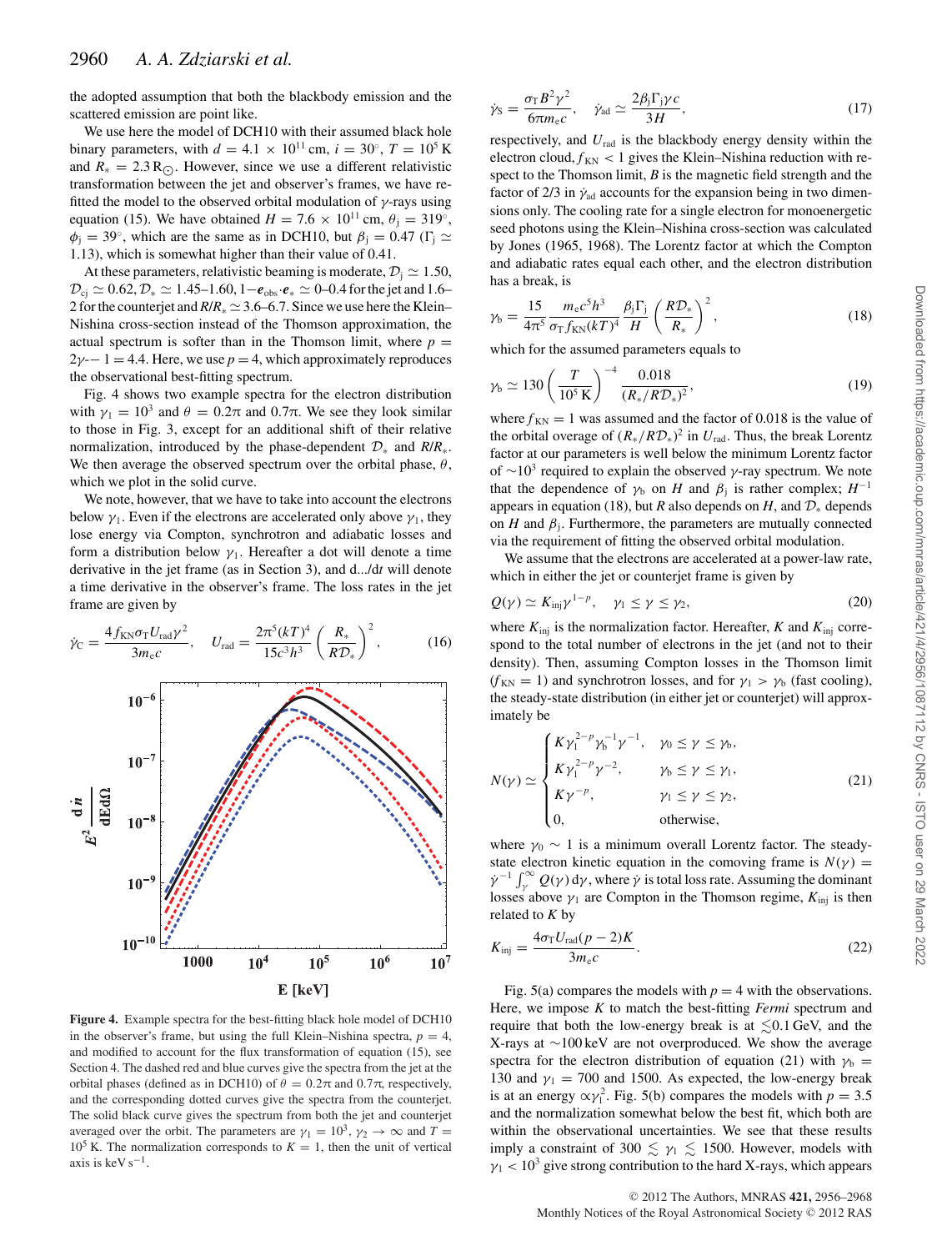

**Figure 5.** The radio to  $\gamma$ -ray spectra (the same as in Fig. 1) compared to the Compton and synchrotron models for the electron distribution of equation (21) with  $\gamma_b = 130$ ,  $\gamma_2 \to \infty$  and  $T = 10^5$  K. (a) The red dashed and blue solid curves show the Compton spectra for  $\gamma_1 = 700$  and 1500, respectively, and  $p = 4$ . The model spectra are normalized to the best-fitting average *Fermi* spectrum. The dashed blue curve shows the synchrotron spectrum from the  $\gamma$ -ray producing electrons for  $\gamma_1 = 1500$  and the magnetic field given by  $\eta_B = 10^{-3}$ . The blue dotted curve shows the synchrotron self-Compton spectrum. (b) The same for  $p = 3.5$  and  $\gamma_1 = 300$  and 1300 for the red dashed and blue solid, dashed and dotted curves, respectively. The normalization of the solid curves is below the best fit but within the error contour. We see that the value of the electron low-energy break is constrained to 300  $\lesssim \gamma_1 \lesssim 10^3$ , but models with  $\gamma_1$  < 10<sup>3</sup> give strong contribution to the hard X-rays. The cyan dotted curve shows the Compton spectrum corresponding to the electron distribution of equation (23) with  $\gamma_b = 10^3$  and  $\gamma_1 = 10$ . This model is in principle possible, but the value of  $\gamma_b$  used for this model is several times of our estimate, equation (19).

in conflict with the related result that the orbital modulation at  $\sim$ 100 keV during the γ-ray emitting intervals is characteristic to bound–free absorption and Compton scattering by the stellar wind and out of phase with the >0.1 GeV modulation (Zdziarski et al., in preparation). We note that the index of the accelerated electrons in our models is  $p - 1 \approx 2.5-3$ .

The red and blue curves in Fig. 6 show the orbital modulation pattern at 100 keV and 0.2 GeV of the model shown in Fig. 5(a) with  $p = 4$  and  $\gamma_1 = 700$  (at 0.2 GeV, the modulation pattern of the models with  $\gamma_1 = 700$  and 1500 are identical). We see that the patterns at

the two energies are very similar, and have the maxima around the superior conjunction, whereas the X-rays have the minimum at this phase. Given that the optical depth through the wind from the electron cloud is much lower than that from around the compact object, we can use the orbital modulation of X-rays to distinguish the X-ray source location close to the compact object from that in the scattering cloud in the jet.

On the other hand, the parameters used in equation (19), e.g. *T*, *R*∗, bear large uncertainties, and we cannot exclude in principle a much larger value of  $\gamma_b$ . For  $\gamma_1 < \gamma_b$  (slow cooling), we would then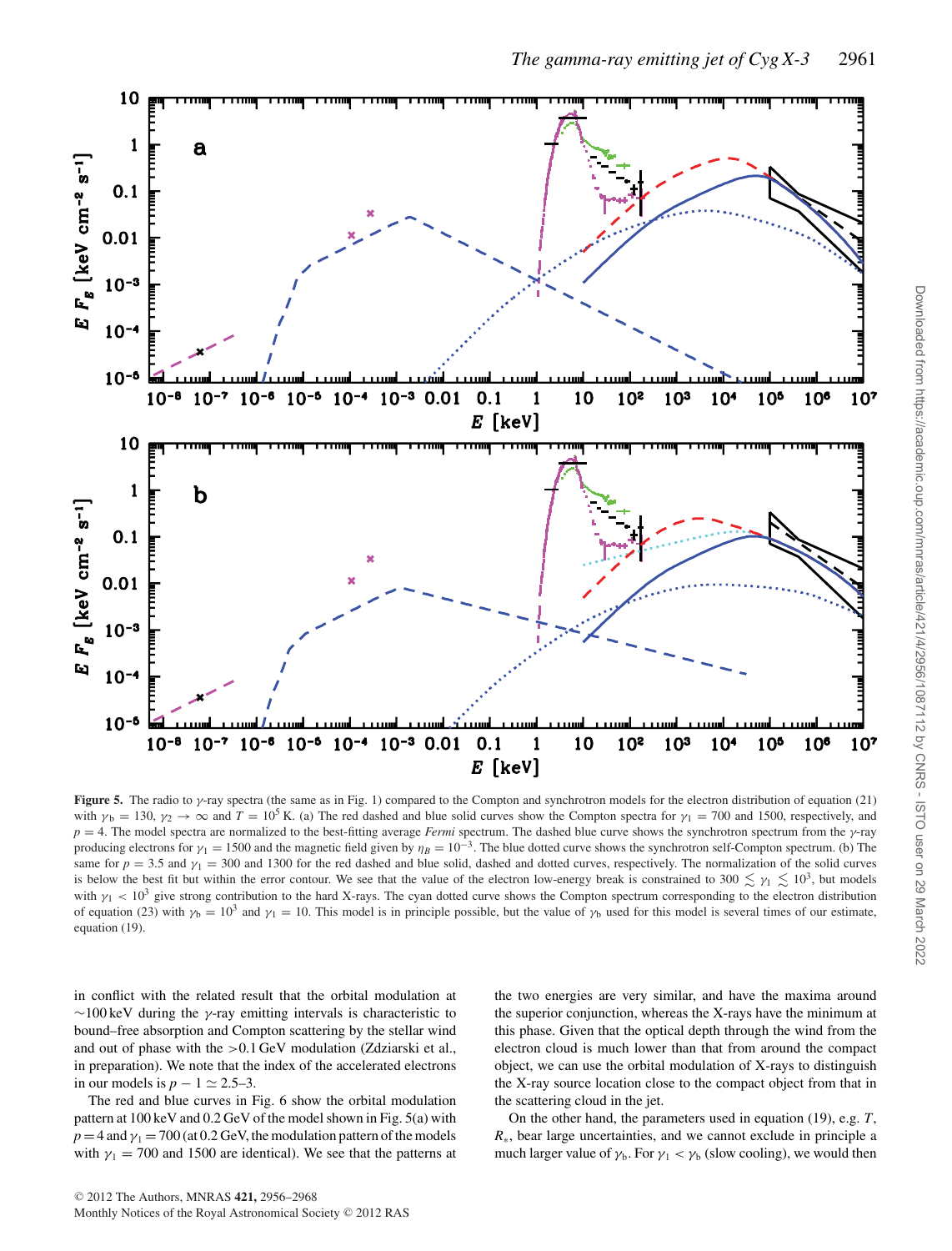

**Figure 6.** The orbital modulation of the (fast-cooling) model with  $\gamma_1$ 700,  $\gamma_b = 130$  and  $p = 4$  (which spectrum is shown by the red dashed curve in Fig. 5a) at  $10^2$  keV (red solid curve) and  $0.2$  GeV (blue solid curve). The blue dashed and dotted curves show separately the contributions of the jet and counterjet at  $0.2 \,\text{GeV}$ . The modulation pattern at  $10^2 \,\text{keV}$  of the (slowcooling) model shown by the cyan dotted curve in Fig. 5(b) is relatively similar to that shown by the blue solid curve. The superior conjunction (compact object behind the WR star) is at  $\theta/2\pi = 0.25$ , around which the X-rays show the minimum due the maximum absorption/scattering. On the other hand, our models have the maxima around this phase, which appears to rule out any substantial contribution of the jet to the X-rays.

have approximately

$$
N(\gamma) \simeq \begin{cases} K\gamma_b^{-1}\gamma_1^{2-p}\gamma^{-1}, \ \gamma_0 \le \gamma \le \gamma_1, \\ K\gamma_b^{-1}\gamma^{1-p}, \qquad \gamma_1 \le \gamma \le \gamma_b, \\ K\gamma^{-p}, \qquad \qquad \gamma_b \le \gamma \le \gamma_2, \\ 0, \qquad \qquad \text{otherwise.} \end{cases} \tag{23}
$$

The cyan curve in Fig. 5(b) shows the case for  $p = 3.5$ ,  $\gamma_b =$  $10^3$ ,  $\gamma_1 = 10$ . We consider this model relatively unlikely given the estimate of  $\gamma_b$  of equation (19), and consider below models with  $\gamma_b < \gamma_1$ . Although it reproduces well the high-energy tail of the softest X-ray spectrum, its orbital modulation is very similar to those shown in Fig. 6, which is in conflict with the observed hard X-ray modulation (Zdziarski et al., in preparation).

#### **5 THE JET STRUCTURE**

#### **5.1 The jet power**

The amplitude of the  $\gamma$ -ray orbital modulation close to unity indicates the  $\gamma$ -ray emission region is rather compact, and the jet does not emit along a range of heights large compared to the average distance of the source from the compact object, *H*. Otherwise regions at different heights would have different modulation patterns, strongly reducing the net modulation amplitude. Thus, prior to the γ-ray emission, we assume non-radiating electron–ion jet and counterjet moving with the Lorentz factor of  $\Gamma_{i,0}$ . The sum power of the jet and counterjet is then dominated by the bulk motion of cold ions:

$$
P_{j,0} = 2m_1c^2(\Gamma_{j,0} - 1)\frac{dN_i}{dt},
$$
\n(24)

where d*N*i/d*t* is the ion number flux in either the jet or counterjet in the observer's frame and  $m_i$  is the ion mass. Given that  $Cyg X-3$ contains an He donor (van Kerkwijk et al. 1996; Fender, Hanson & Pooley 1999),  $m_i \simeq 4m_p$ , where  $m_p$  is the proton mass. The jet then

enters a shock region, reducing its bulk Lorentz factor to  $\Gamma_i$ , which for the best-fitting parameters of the orbital modulation model is  $\Gamma_i \simeq 1.13$  (Section 4). The fraction of the initial energy dissipated is

$$
\eta_{\text{diss}} = \frac{\Gamma_{j,0} - \Gamma_j}{\Gamma_{j,0} - 1}.
$$
\n(25)

The power supplied to the electrons is given by

$$
P_{\rm e,inj} = \eta_{\rm e} \eta_{\rm diss} P_{\rm j,0} = 2m_{\rm e} c^2 \int Q(\gamma) \gamma \, \mathrm{d}\gamma,\tag{26}
$$

where  $\eta_e$  is the fraction of the dissipated energy supplied to electrons in the shock acceleration region. We assume (e.g. Spitkovsky 2008) that all electrons in the dissipative zone are accelerated/heated to relativistic energies. Thus

$$
\frac{dN_i}{dt} = \frac{n_i}{n_e} \frac{dN_e}{dt}, \quad \frac{dN_e}{dt} = \frac{1}{\Gamma_j} \int Q(\gamma) d\gamma,
$$
 (27)

where  $dN_e/dt$  is the total electron number flux in the observer's frame,  $Q(\gamma)$  is the electron acceleration/heating rate in the jet frame and the ion/electron density ratio is  $n_i/n_e \simeq 1/2$  for He in the absence of pair production.

Combining equations  $(24)$ – $(27)$ , we find

$$
\Gamma_{j,0} = \Gamma_j \left( 1 + \frac{m_e n_e}{m_i n_i} \frac{\tilde{\gamma}_{\text{inj}}}{\eta_e} \right),\tag{28}
$$

where  $\bar{\gamma}_{\text{inj}}$  is the average Lorentz factor of the accelerated/heated electrons in the jet frame. Here, we approximate  $Q(\gamma)$ , consisting of a relativistic Maxwellian and a power-law tail (e.g. Spitkovsky 2008), as a power law with the index of  $p - 1$  and a low energy cut-off, see equation (20). Then, for  $\gamma_2 \to \infty$ ,

$$
\bar{\gamma}_{\rm inj} = \frac{\int Q(\gamma)\gamma \, \mathrm{d}\gamma}{\int Q(\gamma) \, \mathrm{d}\gamma} \simeq \frac{\gamma_1(p-2)}{p-3}, \quad \frac{\mathrm{d}N_{\rm e}}{\mathrm{d}t} = \frac{\gamma_1^{2-p} K_{\rm inj}}{\Gamma_{\rm j}(p-2)}\tag{29}
$$

for  $p > 3$  and  $p > 2$ , respectively, and where  $K_{\text{ini}}$  is given by equation (22). Equation (28) then yields, for  $p = 4$ ,  $\Gamma_{i,0} \simeq \Gamma_i$  +  $(0.62/\eta_e)(\gamma_1/10^3)$ . The value of  $\eta_e$  remains unknown; if the dissipated power is divided equally among electrons and ions,  $\eta_e \sim 1/2$ . For this value and  $\gamma_1 = 10^3$ ,  $\Gamma_{j,0} \simeq 2.38$  and  $\eta_{\text{diss}} \simeq 0.90$ .

The radiated power,  $P_{rad}$ , is related to the power in the electrons by

$$
P_{\rm rad} = \eta_{\rm rad} P_{\rm e, inj},\tag{30}
$$

where  $\eta_{rad}$  is the radiation efficiency. We then calculate the initial jet power and the radiative power as

$$
P_{j,0} = \left[\frac{\Gamma_j - 1}{\Gamma_j} \frac{m_i n_i}{m_e n_e} + \frac{\gamma_1 (p-2)}{(p-3)\eta_e}\right] \frac{8\gamma_1^{2-p} K \sigma_T c U_{\text{rad}}}{3},\tag{31}
$$

$$
P_{\rm rad} = \eta_{\rm rad} \frac{\gamma_1^{3-p} (p-2)}{p-3} \frac{8K \sigma_{\rm T} c U_{\rm rad}}{3}.
$$
 (32)

Note that in the above derivation we did not need to specify the extend of the dissipation zone. Since  $\gamma_b \ll \gamma_1$ , see equation (19), the radiative efficiency in the dissipation zone is  $\eta_{rad} \simeq 1$ .

The normalization constant in Fig. 5(a), for  $p = 4$ , is  $K/D^2 =$ 2.1  $\times$  10<sup>5</sup>, which implies  $K \simeq 1.0 \times 10^{50} (D/7 \,\text{kpc})^2$ . (For the models in Fig. 5b with  $p = 3.5$ ,  $K/D^2 = 2.2 \times 10^3$ .) This yields the powers averaged over the orbital phase of  $P_{i,0} \simeq 7.2[0.11 +$  $(0.5/\eta_e)(\gamma_1/10^3)[(\gamma_1/10^3)^{2-p}(D/7 \text{ kpc})^2 \times 10^{37} \text{ erg s}^{-1}$ , and  $P_{\text{rad}} \simeq$  $3.6(\gamma_1/10^3)^{3-p} (D/7 \text{ kpc})^2 \times 10^{37} \text{ erg s}^{-1}$ . (We note that the jet radiative output of electrons with  $\gamma > 10^3$  given in DCH10 is mistakenly too large by a factor of 4π.) The Klein–Nishina corrected radiative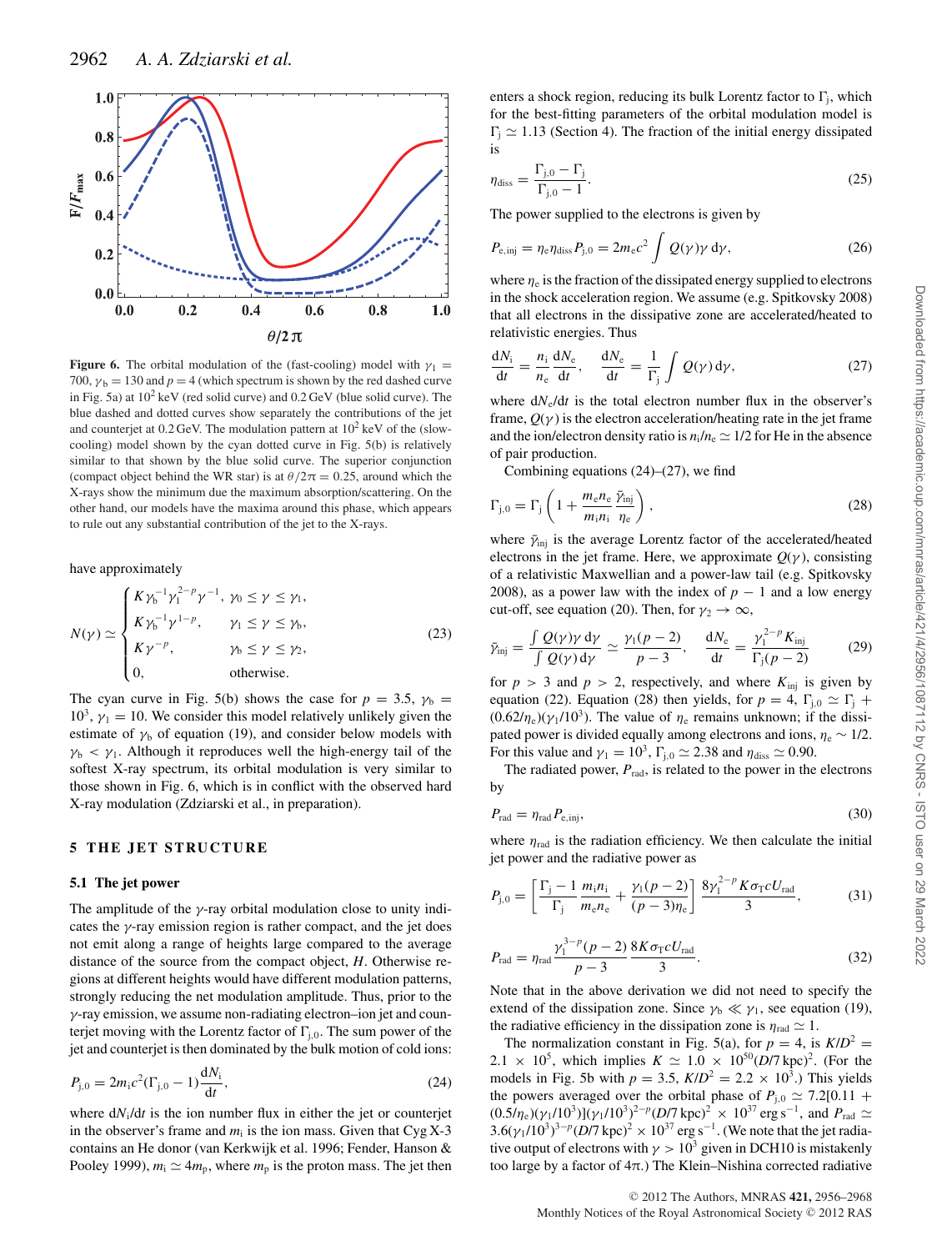We can compare the total mass flow rate in the pre-shock jet, i.e. including the rest mass and the associated kinetic energy,  $\dot{M}_i = 2m_i\Gamma_{i,0}dN_i/dt$ , to the mass accretion rate estimated from the bolometric luminosity of the source. At  $\eta_e = 0.5$ ,  $\dot{M}_i \simeq$  $1.5(D/7 \text{ kpc})^2 \times 10^{17} \text{ g s}^{-1}$ . On the other hand, the bolometric luminosity of Cyg X-3 in the soft state calculated by Szostek & Zdziarski (2008) is  $\approx$ 2(*D*/7 kpc)<sup>2</sup> × 10<sup>38</sup> erg s<sup>-1</sup>, which, at an accretion efficiency of  $\epsilon_{\text{accr}} = 0.1$ , requires  $\dot{M}_{\text{accr}} \simeq 2(D/7 \,\text{kpc})^2 \times 10^{18} \,\text{g s}^{-1}$ . Thus, a relatively small fraction of the mass flow rate at the outer boundary of the accretion source in its soft state is sufficient to power the jet, unless  $\eta_e \ll 1$ . We note that this fraction is still much higher than that estimated for the hard-state jet in the black hole binary XTE J1118−480 of ∼0.01 by Yuan, Cui & Narayan (2005). The Eddington limit on the mass accretion rate for He corresponds to  $\dot{M}_{\rm E} \simeq 3 \times 10^{19} (M/10 \,\rm M_{\odot}) (\epsilon_{\rm accr}/0.1)^{-1}$  erg s<sup>-1</sup>, where *M* is the black hole mass. Adopting this limit imposes a constraint on  $\eta_e$ .

#### **5.2 Electrons, cooling and pair production**

Based on the steady-state electron distribution of equation (21), we can calculate the total number of relativistic electrons and their total energy in the comoving frame for the distribution of equation (21) (for  $\gamma_2 \rightarrow \infty$ ) for either the jet or counterjet,

$$
N_{\rm e} = K \gamma_1^{1-p} \left[ \frac{\gamma_1}{\gamma_{\rm b}} \left( 1 + \ln \frac{\gamma_{\rm b}}{\gamma_0} \right) - \frac{p-2}{p-1} \right], \quad p > 1,
$$
 (33)

$$
E_e \simeq K m_e c^2 \gamma_1^{2-p} \left( \frac{p-1}{p-2} + \ln \frac{\gamma_1}{\gamma_b} \right), \quad p > 2,
$$
 (34)

respectively. This, for  $p \simeq 4$ ,  $\gamma_b = 130$ ,  $\gamma_1 = 10^3$ , yields  $N_e \simeq$  $4.4(D/7 \text{ kpc})^2 \times 10^{42}$  and  $E_e \simeq 2.1(D/7 \text{ kpc})^2 \times 10^{38}$  erg. Then, the radiative time-scale averaged over the electron distribution in the jet frame is

$$
\langle t_{\rm rad} \rangle \equiv \frac{E_{\rm e}}{P_{\rm rad}/2} \simeq 11 \left( \frac{\gamma_1}{10^3} \right)^{-1} \left( \frac{T}{10^5 \,\mathrm{K}} \right)^{-4} \,\mathrm{s}.\tag{35}
$$

The cooling time of an individual electron,  $\sim$ (10<sup>4</sup>/γ) s (neglecting  $f_{KN}$ , see equation 16), is approximately equal to  $\langle t_{rad} \rangle$  at  $\gamma = \gamma_1$ , which is close to the average electron energy, see equation (29). Furthermore,  $\beta_i \Gamma_i c \langle t_{\rm rad} \rangle$  also gives the minimum size of the emission region. It cannot be more compact because the electrons would not then have time to cool.

The dynamical time-scale, in the jet frame, is longer (which also follows from  $\gamma_b < \gamma_1$  for our parameters),

$$
t_{\rm dyn} \equiv \frac{H}{\beta_{\rm j} \Gamma_{\rm j} c} \simeq 50 \left( \frac{H}{8 \times 10^{11} \,\rm cm} \right) \,\mathrm{s}.\tag{36}
$$

Since the emission at >0.1 GeV is due to electrons with  $\gamma > 10^3$ , their cooling time being  $< t_{\text{dyn}}$  is compatible with the orbital modulation of photons with energies >0.1 GeV being close to 100 per cent, requiring the corresponding emitting region to be compact. On the other hand, low-energy electrons will radiate and lose their energy over longer ranges of the jet length, and thus the depth of the orbital modulation is expected to decrease somewhat with the decreasing photon energy at *E* < 0.1 GeV.

As shown by Cerutti et al. (2011),  $e^{\pm}$  pair production on accretion blackbody disc photons in the  $\gamma$ -ray emission region is negligible. This process would absorb only  $\gamma$ -rays emitted from a vicinity of the accretion disc, at distances  $\lesssim\!10^8\,\mathrm{cm}$  for the parameters adopted here, or, at  $\lesssim$  10<sup>10</sup> cm if the disc emission get fully isotropized by the



**Figure 7.** The optical depth to pair production on stellar photons for  $\gamma$ -rays produced in the electron cloud. The red solid and blue dashed curves are for  $\theta = 0.9$  and 2.0 (in radians), respectively. The optical depth is around the maximum for the former phase, and it goes to a minimum of  $\tau_{\gamma\gamma} \ll 1$  at all energies for  $\theta \simeq 3.2$ . The phase of  $\theta = 2.0$  is intermediate. The distance from the stellar centre and the angle to the observer with respect to that direction are  $R = 8.5 \times 10^{11}$  and  $6.2 \times 10^{11}$  cm, and arccos( $e_* \cdot \hat{e}_{obs}$ ) = 54° and 40 $\degree$  at  $\theta = 0.9$  and 2.0, respectively.

stellar wind (but see Sitarek & Bednarek 2012). The present model does not predict  $\gamma$ -ray emission in these regions. At higher energies,  $\gamma$ -rays at  $\geq 10$  GeV are above the threshold for pair production on stellar photons. The degree of attenuation strongly depends on the assumed inclination (which, in turn, is related to the fitted value of *H* since the observed modulation depth close to unity requires that the star, the electron cloud and the observer are aligned at some phase). For the parameters used here, the maximum optical depth,  $\tau_{\nu\nu}$ , to this process is moderate, as shown in Fig. 7, which has been calculated using the method of Dubus (2006a) (taking into account the finite size of the star). However, an inclination  $>30°$  would also yield a lower value of *H*, with both changes significantly increasing  $\tau_{\gamma\gamma}$ .

#### **5.3 Magnetic field**

We then consider the magnetic field in the  $\gamma$ -ray emitting region. We assume that the magnetic energy flux in the downstream region is a fraction,  $\eta_B < 1$ , of the dissipated power. Including both the jet and counterjet, the magnetic field in the jet comoving frame is given by

$$
\frac{B^2}{4}\beta_{\rm j}\Gamma_{\rm j}^2 c\Theta_{\rm j}^2 H^2 = \eta_B \eta_{\rm diss} P_{\rm j,0} = \frac{\eta_B}{\eta_{\rm rad}\eta_{\rm e}} P_{\rm rad},\tag{37}
$$

where  $\Theta_i$  is the jet opening angle in the dissipation region,  $\eta_{rad} \simeq$ 1, and the magnetic energy flux in the second equality is expressed in terms of the quantity closest to the observations, i.e. *P*rad.

For  $P_{\text{rad}}$  estimated in Section 5.1,  $B \simeq 120(\eta_B/\eta_e)^{1/2}\Theta_j^{-1}$  G, and  $B^2/8\pi \simeq 560(\eta_B/\eta_e)\Theta_j^{-2}$  erg cm<sup>-3</sup>. In comparison, the blackbody energy density within the electron cloud is  $U_{\text{rad}} \simeq 3.4 \times$  $10^3(T/10^5 \text{ K})^4$  erg cm<sup>-3</sup>, see equation (16). The magnetic field is constrained by the contribution of the synchrotron component to the broad-band spectra, which results in an upper limit on  $\eta_B$ , discussed below.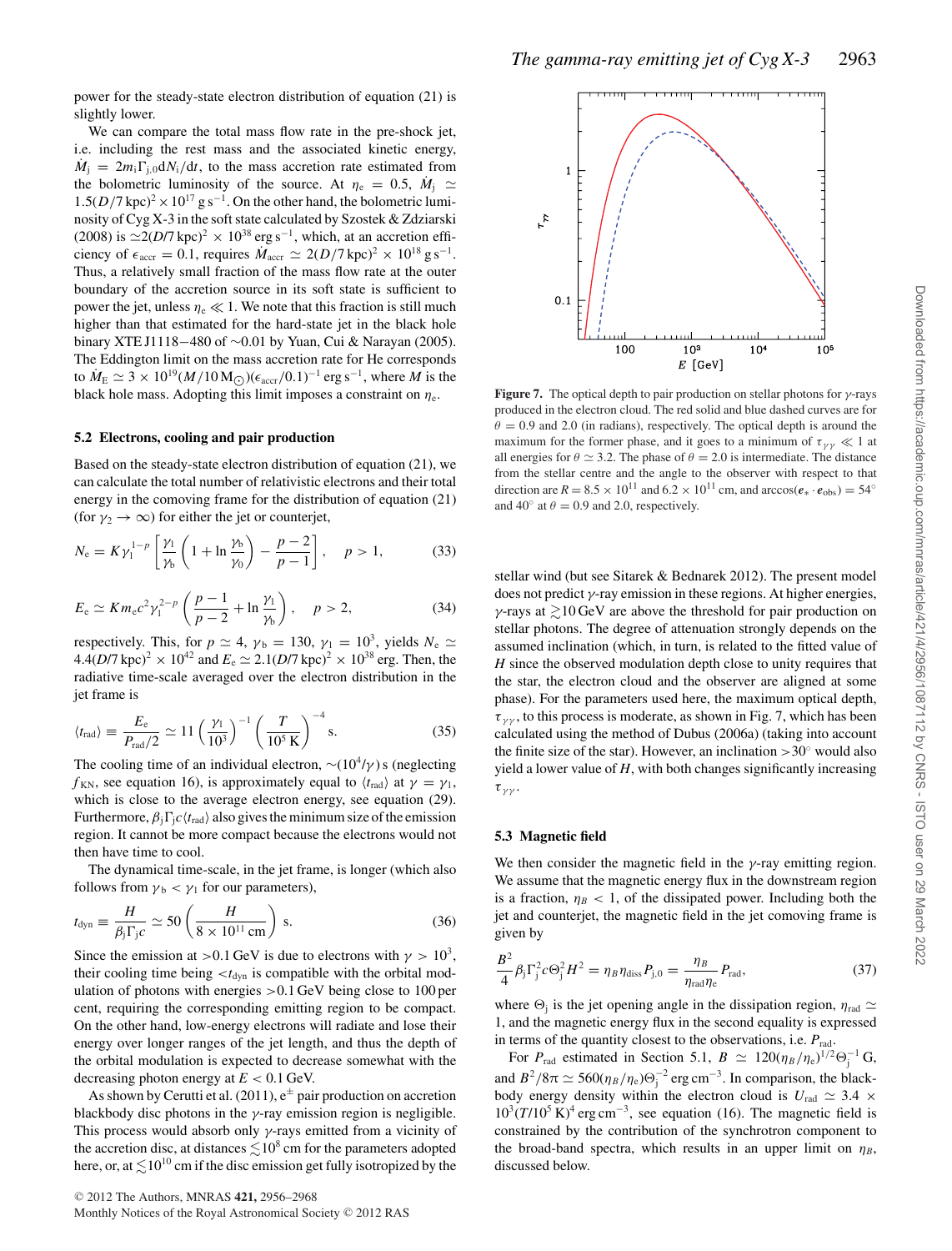The opening angle of the jet of  $Cyg X-3$  on a 10 mas scale  $[(d/7 \text{ kpc})10^{15} \text{ cm}]$  based on 2001 radio-outburst data of Miller-Jones et al. (2004) has been estimated as  $\Theta_j = 5.0 \pm 0.5$ by Miller-Jones, Fender & Nakar (2006). We note that Miller-Jones et al. (2004) have fitted the jet curvature they observed as due to a jet precession with the precession angle of 2.4, which precession may smear the observed image, with the actual opening angle possibly being  $<$  5°.

We approximate here the synchrotron spectrum using a  $\delta$ -function approximation, in which the energy of a synchrotron photon averaged over the pitch angle,  $\alpha$ , is given by

$$
\epsilon = a \frac{B}{B_{\rm cr}} \gamma^2, \quad a \simeq 1, \quad B_{\rm cr} = \frac{2\pi m_{\rm e}^2 c^3}{eh}, \tag{38}
$$

where  $B_{cr}$  is the critical magnetic field. This formula follows from the correspondence between the synchrotron and Compton processes (Blumenthal & Gould 1970), in which synchrotron emission is considered to be Compton scattering of virtual photons at the dimensionless energy of  $B/B<sub>cr</sub>$ . We then require that the power of the synchrotron emission in this approximation equals the actual synchrotron power, which then yields

$$
\frac{\epsilon \, \mathrm{d} n_{\mathrm{S}}}{\mathrm{d} \epsilon \, \mathrm{d} \Omega} \simeq \frac{\sigma_{\mathrm{T}} B_{\mathrm{cr}}^2 (B/B_{\mathrm{cr}})^{1/2} \epsilon^{1/2}}{48 \pi^2 m_{\mathrm{e}} c} N \left( \sqrt{\frac{\epsilon B_{\mathrm{cr}}}{B}} \right) \, \mathrm{s}^{-1}.\tag{39}
$$

Since  $N(\gamma)$  gives the volume-integrated electron distribution, this formula gives the synchrotron emission from the entire source, analogously to the treatment in Section 3. We have found that this formula provides a good approximation to the actual synchrotron spectrum. For a power-law spectrum,  $N(\gamma) = K\gamma^{-p}$ , with a value of  $p > 1/3$ , the spectrum averaged over the pitch angle is (cf. Jones, O'Dell & Stein 1974)

$$
\frac{\epsilon \, \mathrm{d}\dot{n}_{\mathrm{S}}}{\mathrm{d}\epsilon \, \mathrm{d}\Omega} \simeq C_1 \frac{\sigma_{\mathrm{T}} c K B_{\mathrm{cr}}^2}{48\pi^2 m_{\mathrm{e}} c} \left(\frac{B}{B_{\mathrm{cr}}}\right)^{(p+1)/2} \epsilon^{-(p-1)/2} \,\mathrm{s}^{-1},\tag{40}
$$

$$
C_1 = \frac{3^{(p+4)/2} \Gamma [(3p-1)/12] \Gamma [(3p+19)/12] \Gamma [(p+1)/4]}{2^5 \pi^{1/2} \Gamma [(p+7)/4]},\tag{41}
$$

where  $\gamma$ -is the gamma function. In the  $\delta$ -function approximation, equation (39),  $C_1$  is set to 1. This approximation is fully accurate for  $p = 3$ , for which  $C_1(p) = 1$ . For  $p = 2$  and 4,  $C_1(p) = 1.14$  and 1.20, respectively. For a broken electron power law, the break energy also appears close to the actual one. We note that  $a \approx 1$ , which provides a phenomenological best fit to accurate results, does not correspond to the average synchrotron emission of a single electron for which  $a = 2^2 3^{-1/2} 5^{-1} \sin \alpha$ .

We need to take into account self-absorption of the synchrotron spectra. The synchrotron self-absorption coefficient in the jet frame for an electron power-law distribution averaged over the pitch angle can be expressed as (cf. Jones et al. 1974)

$$
\alpha_{\rm S} = C_2 \frac{\pi \sigma_{\rm T}}{2\alpha_{\rm f}} \frac{K}{V} \left(\frac{B}{B_{\rm cr}}\right)^{(p+2)/2} \epsilon^{-(p+4)/2}
$$

$$
\simeq \frac{C_2 \pi \sigma_{\rm T}}{2\alpha_{\rm f} V} \frac{B_{\rm cr}}{B} \gamma^{-4} N(\gamma) \text{ cm}^{-1}, \tag{42}
$$

$$
C_2 = \frac{3^{(p+3)/2} \Gamma [(3p+2)/12] \Gamma [(3p+22)/12] \Gamma [(p+6)/4]}{2^4 \pi^{1/2} \Gamma [(p+8)/4]},
$$
\n(43)

where  $\alpha_f$  is the fine-structure constant, *V* is the source volume in the jet or counterjet frame,  $C_2 \simeq 1$  for  $p = 3$ . The second formula in equation (42) gives  $\alpha_s$  in the monochromatic approximation, with  $\gamma(\epsilon)$  given by equation (38). This also gives  $\alpha_{\rm S}$  corresponding to emission by electrons with a given  $\gamma$ . The volume depends on  $\Delta H$ , the length of the emission region along the jet in the observer's frame, and on the jet radius,  $\Theta_i H$ . The value of  $\Delta H$  is relatively uncertain; it is  $\gtrsim \beta_i \Gamma_i c \langle t_{\text{rad}} \rangle \simeq 0.24H$  based on the cooling argument (Section 5.2), and  $\Delta H \ll H$  to account for the depth of the orbital modulation close to unity (DCH10). Given these constraints, we adopt

$$
\Delta H = \beta_{\rm j} \Gamma_{\rm j} c \langle t_{\rm rad} \rangle, \quad V \simeq \pi \Theta_{\rm j}^2 H^2 \Delta H \Gamma_{\rm j}.
$$
 (44)

For our adopted parameters,  $V \simeq 2.8 \times 10^{33}$  cm<sup>3</sup>. For *B* given by equation (37), we can determine the turnover energy (in the jet frame), at which the optical depth through the jet spine in the observer's direction,  $\tau_S(\epsilon_t) = 2\alpha_S \Theta_i H/D_i \sin i = 1$ . We find this takes place between the radio and IR ranges, around  $\sim 0.007(0.5\eta_B/10^{-3}\eta_e)^{3/10}$  eV, and in the part of the spectrum emitted by electrons dominated by adiabatic losses,  $N(\gamma) \propto \gamma^{-1}$  of equation (21). Below  $\epsilon_t$ ,  $\dot{n}_s \propto \epsilon^{3/2}$ .

The resulting spectra, from both the jet and the counterjet, and taking into account the relativistic transformation of equation (15), are shown in Figs 5(a) and (b) for  $\eta_B = 10^{-3}$ . The synchrotron spectrum has the shape similar to that of the Compton one, and, for the best-fitting parameters, its peak, from electrons with  $\gamma_1$ , is at  $\epsilon_S \simeq 16(\eta_B/\eta_e)^{1/2}(\gamma_1/10^3)^2$  eV. We see that IR measurements simultaneous with those in  $\gamma$ -rays would provide constraints and/or a measurement of the jet magnetization,  $\eta_B$ . If the shown IR measurements during radio flares are representative for  $\gamma$ -ray active periods, the jet is relatively weakly magnetized, as an increase of *B* would increase the synchrotron flux at the peak  $\propto B^{(p+1)/2}$ . We note that  $\eta_B$  $\sim 10^{-3}$  is consistent with the theoretical estimates for magnetized shocks of Medvedev & Loeb (1999), Medvedev (2006) and Sironi & Spitkovsky (2011). At the above parameters and  $\gamma_1 = 10^3$ ,  $B \simeq$ 60 G. As a consequence of  $\Delta H$  derived from electron cooling, the ratio of the magnetic field energy density to that in the electrons equals to  $\eta_B/\eta_e$ , i.e.  $(B^2/8\pi)/(E_e/V) = \eta_B/\eta_e$ . The field strength is thus much below equipartition.

We also need to consider the synchrotron self-Compton process. The ratio of the energy density in the synchrotron photons,  $U_s$ , to that in the magnetic field is

$$
\frac{U_{\rm S}}{B^2/8\pi} \simeq \frac{4}{3\pi} \frac{p-2}{p-3} \frac{K \gamma_1^{3-p} \sigma_{\rm T}}{\Theta_{\rm j} H \Delta H \Gamma_{\rm j}},\tag{45}
$$

where  $\Delta H$  is estimated as above, and the ratio is  $\approx$ 4 for  $p = 4$ ,  $\gamma_1$  $10<sup>3</sup>$  and our adopted parameters. Thus, the self-Compton process is important, though Comptonization of blackbody radiation still dominates the electron losses,  $(U<sub>S</sub>+B<sup>2</sup>/8\pi)/U<sub>rad</sub> \approx 0.2$  (which reduces  $\gamma_b$ , equation 19, to  $\approx 10^2$ ) at  $\eta_B = 10^{-3}$ . Note that since the electron distribution is determined by the observed  $\gamma$ -ray spectrum (which is due to blackbody scattering), the above ratio is independent of *B*.

We assume that the synchrotron emission is isotropic in the jet frame. The Compton process is here mostly in the Thomson limit, and we treat it using a  $\delta$ -function approximation,  $\epsilon = a' \gamma^2 \epsilon_0$ , where  $\epsilon_0$  and  $\epsilon$  are the seed and scattered photon energy, respectively, and  $a' = 1$ . This yields

$$
\frac{\epsilon \, \mathrm{d} \dot{n}_{\rm SC}}{\mathrm{d} \epsilon \, \mathrm{d} \Omega} \simeq \frac{\sigma_{\rm T} c \epsilon^{1/2}}{8 \pi} \int_{\epsilon/\gamma_2^2}^{\min(1/\epsilon, \epsilon)} \frac{(n_{\rm S} + n_{\rm SC})(\epsilon_0)}{\epsilon_0^{1/2}} N\left(\sqrt{\frac{\epsilon}{\epsilon_0}}\right) \mathrm{d} \epsilon_0 \, \mathrm{s}^{-1}, (46)
$$

(corrected in online version 2012 March 23) where  $n<sub>S</sub> + n<sub>SC</sub>$  is the density of the synchrotron and self-Compton photons,

$$
n_{\rm S} + n_{\rm SC} \simeq 4\pi \frac{\mathrm{d}(n_{\rm S} + n_{\rm SC})}{\mathrm{d}\epsilon_0 \mathrm{d}\Omega} \frac{\Theta_{\rm j} H}{cV} \simeq \frac{\mathrm{d}(n_{\rm S} + n_{\rm SC})}{\mathrm{d}\epsilon_0 \mathrm{d}\Omega} \frac{4}{c\Theta_{\rm j} H \Delta H \Gamma_{\rm j}} \text{ cm}^{-3},\tag{47}
$$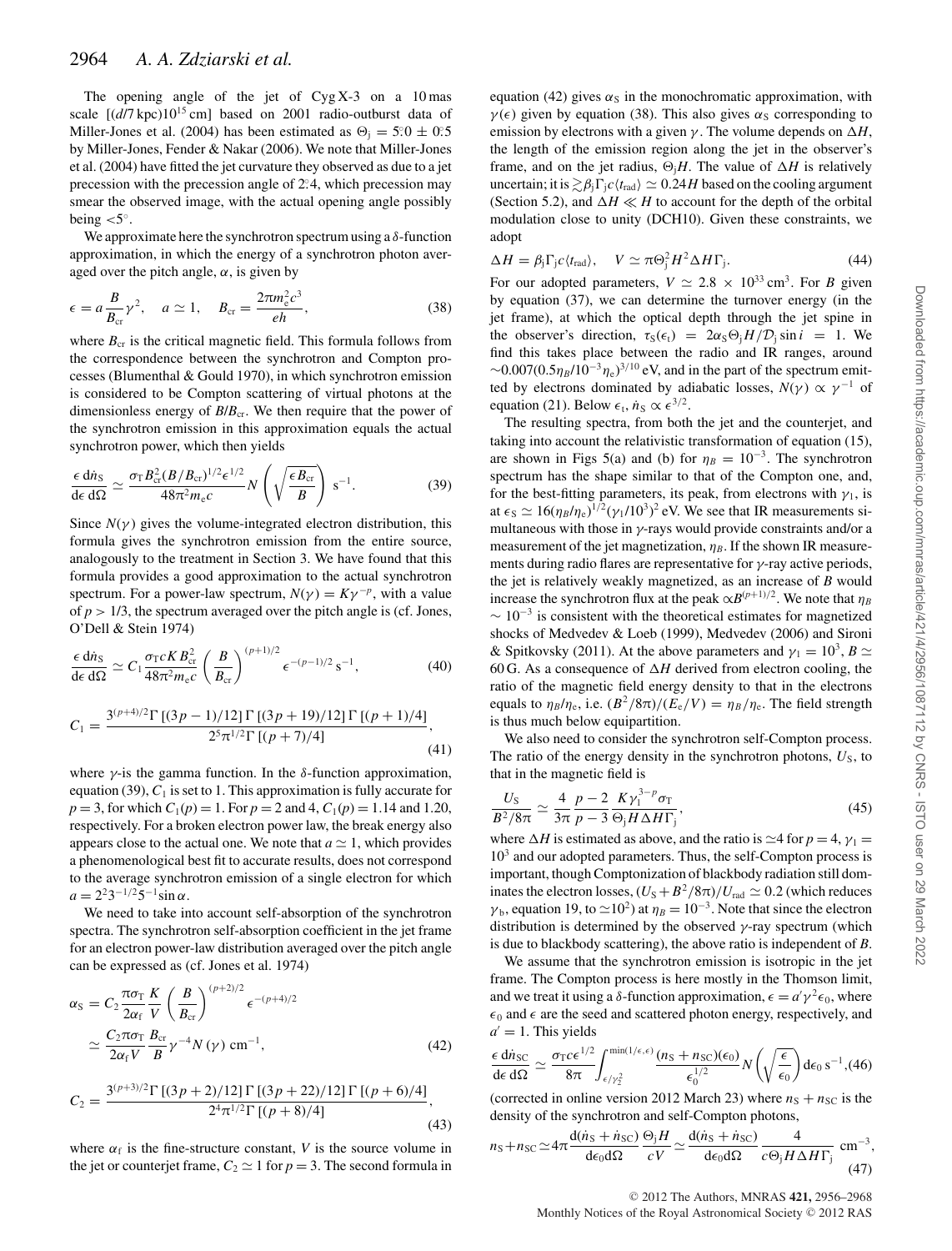and the integration limits in equation (46) account for the Thomson limit (assuring that  $\epsilon < \gamma$ ) and  $\gamma_2 \leq \gamma < 1$ . Equations (46) and (47) can be then solved iteratively to account for all orders of Compton scattering. In our case, the first order dominates. We have found that using  $a' = 1$  reproduces better the exact Thomson-limit results for power-law electrons (see Appendix B) for  $2 \le p \le 4$  than  $a' = 4/3$ , corresponding to the average scattered energy. The resulting spectra, from both the jet and the counterjet, and taking into account the relativistic transformation of equation (15), are shown in Figs 5(a) and (b). We see that the self-Compton component may contribute to both the X-ray high-energy tail and the  $\gamma$ -ray spectrum above 0.1 GeV. The relative strength of this component is constrained by the orbital modulation. Intrinsically, the self-Compton component is not orbitally modulated, which implies its contribution to the GeV range (with strong modulation) is weak. We find that the contribution of the self-Compton component to the range >0.1 TeV (not shown in Figs 5a and b) is below the extrapolation of the *Fermi*/LAT power law. In the hard X-rays, we also see a relatively strong orbital modulation due to wind absorption (Zdziarski et al., in preparation), which appears to imply that the tail is not mainly due to this process. These constraints on the relative amplitude of the self-Compton component also give an upper limit on *B*, as its increase would amplify both the synchrotron and self-Compton components by  $\sim B^{(p+1)/2}$ . Thus, we obtain  $B \lesssim 10^2$  G within the γ-ray emitting source.

We also calculate the radial Thomson optical depth of the electrons,  $\tau_{\rm T} = N_{\rm e}/(2\pi\Theta_{\rm i}H\Delta H\Gamma_{\rm i})$ , which is  $\simeq 7 \times 10^{-5}$  for our adopted parameters.

#### **6 DISCUSSION**

#### **6.1 Electron acceleration**

It remains unclear what mechanism is responsible for acceleration of electrons producing high-energy gamma-rays in jets. It is often considered to be diffusive shock acceleration (DSA), which involves the first-order Fermi process (e.g. Blandford & Ostriker 1978; Blandford & Eichler 1987). Initial studies of DSA scenarios were focused on explaining the origin of cosmic rays. The process was intensively explored by Monte Carlo simulations to take into account different shock parameters and magnetic field structures (e.g. Niemiec & Ostrowski 2004 and references therein). Such simulations fully confirmed the ability of DSA to produce ultrarelativistic cosmic rays, but acceleration of electrons (and positrons) was achieved only after assuming that they were pre-heated up to energies corresponding with the momentum of thermal, shocked ions. Recent results obtained using particle in cell (PIC) simulations have shown that in collisionless relativistic electron–ion shocks a quasi-Maxwellian distribution of electrons is produced, with the average energy of  $\bar{\gamma}_{\rm inj} \lesssim (m_{\rm i}/m_{\rm e}) \bar{\gamma}_{\rm i}$  (Sironi & Spitkovsky 2011, see also Spitkovsky 2008), where  $\bar{y}_i$  is the average Lorentz factor of ions. A quasi-Maxwellian distribution of pre-heated electrons with the temperature close to that of the ions is also found in PIC simulations of non-relativistic shocks (Riquelme & Spitkovsky 2011). This provides the required pre-heating, solving the above long-standing problem.

There are still no available results of PIC simulations of mildly relativistic shocks. However, given the results mentioned above for relativistic and non-relativistic shocks, we can assume that a quasi-Maxwellian distribution of efficiently pre-heated electrons is produced also in mildly relativistic shocks, which is likely to be the case in the Cyg X-3 jet. Noting that the relative contribution of the low-energy tail of a Maxwellian distribution to observed electromagnetic spectra is small, we have approximated the electron injection spectrum to have a cut-off at an energy of  $\gamma_1 \sim \bar{\gamma}_{\text{ini}}$ . Then, our finding of  $\gamma_1 \sim 300-10^3$  is consistent with the above results, with this value being related to the  $m_i/m_e$  mass ratio.

We note that low-energy breaks at  $\gamma_1 \gg 1$  are common in jets of active galactic nuclei (AGN), where they are also often attributed to the ion mass (e.g. Stawarz et al. 2007). Ghisellini et al. (2010, 2011) find that the electron distribution of blazars observed by *Fermi* commonly shows a relatively steep injection above  $\gamma_1 \sim 10^2$ – $10^3$ (denoted in their papers by  $\gamma_b$ ), and a hard injection below it, for which the steady-state distribution is approximately compatible with that of our equation (21). The low-energy cut-offs/breaks at  $\gamma_1 \sim 10^2$ –10<sup>3</sup> are observed not only in blazars but also in spectra of hotspots in radio-lobes (Blundell et al. 2006; Stawarz et al. 2007; Godfrey et al. 2009) and used to argue for the presence of protons. Finally, we note that since the mass per ion in Cyg X-3 (a helium system) is ∼3 times higher than for the cosmic abundances, the value of  $\gamma_1$  in it may be correspondingly higher than in comparable systems with abundances dominated by hydrogen.

#### **6.2 Caveats**

DCH10 obtained some ranges of the allowed parameters, but, given the complexity of the problem, we have just used the best-fitting values (adjusted for the case of a steady jet) in this study. Furthermore, the best-fitting parameters of DCH10 may be modified if the minimum of the X-ray folded light curve does not exactly correspond to the superior conjunction. This may happen if the wind is not symmetric with respect to the conjunctions, e.g. due to the wind lagging the binary rotation, and/or a formation of a Compton cloud around the compact object, as in the model of Zdziarski et al.  $(2010a)$ 

There is then a considerable uncertainty regarding the binary parameters of Cyg X-3. We have adopted the binary parameters for the black hole case used by DCH10, in particular the mass of the WR star of  $50 M_{\odot}$ , which they assumed following Szostek & Zdziarski (2008). We note that such high mass appears inconsistent with the mass-loss rate of  $\sim 10^{-5}$  M $\odot$  yr<sup>-1</sup>, estimated for Cyg X-3 (e.g. Szostek & Zdziarski 2008 and references therein). The mass versus mass-loss rate relationship in WR stars is  $\dot{M} \sim 10^{-7} (M_*/{\rm M}_{\odot})^m$  M<sub> $\odot$ </sub> yr<sup>-1</sup>, with  $m \simeq$  2-2.5 (Langer 1989; Schaerer & Maeder 1992). This implies  $M_* \sim 10 \,\text{M}_\odot$ , which also agrees with the results of Lommen et al. (2005) (though Hanson, Still & Fender 2000 favour a higher mass in the black hole case). However, the value of  $M_*$  affects only relatively slightly the orbital separation,  $\alpha (M^* + M)^{1/3}$ .

The stellar luminosity adopted by DCH10,  $\approx$  1.8 × 10<sup>39</sup> erg s<sup>-1</sup>, is close (within a factor of 2) to that predicted by the WR mass– luminosity relation (Schaerer & Maeder 1992). The chosen temperature,  $10<sup>5</sup>$  K, corresponds to the hydrostatic stellar surface rather than the photosphere of an isolated star, with the effective temperature of the photosphere a few times lower (Schaerer & Maeder 1992). However, the X-ray source in Cyg X-3 strongly ionizes the wind on the side of the jet, and thus the jet is likely to be exposed to radiation at the temperature close to the core one. On the other hand, Compton scattering of the stellar radiation by the wind will be substantial, which will increase the apparent size of the diluted blackbody source.

In this study, we have used the Klein–Nishina cross-section for calculating spectra, but still assumed the steady-state electron distribution is a power law. We note that such an approach is not fully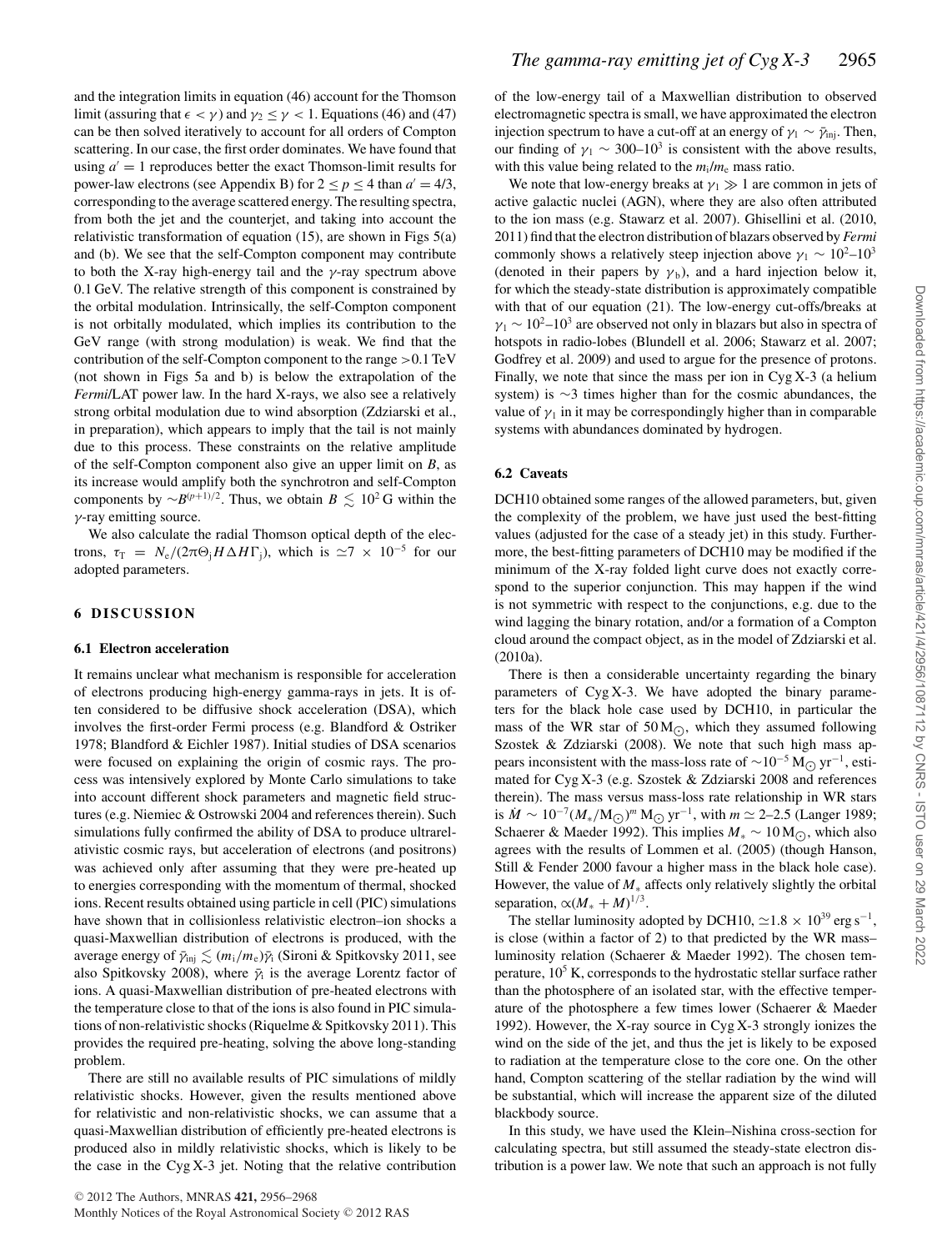self-consistent if the energy losses of the electrons by Compton scattering dominate over the synchrotron and adiabatic ones (Zdziarski & Krolik 1993; Moderski et al. 2005). If the electrons are accelerated at a power-law rate, the electron energy losses reduced in the Klein–Nishina regime cause the steady-state electron distribution to be no longer a power law. In fact, the reduced energy losses are largely compensated by the reduced Compton scattering emission, and the final spectrum is approximately a power law with the same index and normalization as that in the Thomson regime (Zdziarski & Krolik 1993; Moderski et al. 2005). Note that this effect would need to be taken into account in calculating constraints on the maximum accelerated energy,  $\gamma_2$ .

Finally, we have found that a model with a low value of the lowenergy cut-off in the electron distribution,  $\gamma_1 < \gamma_b$ , and the break energy due to energy losses at  $\gamma_b \simeq 10^3$  can also explain the *γ*-ray spectrum of Cyg X-3. Although we cannot rule out this model, we consider it unlikely given our estimate of  $\gamma_b \simeq 10^2$ .

#### **6.3 The uniqueness of** *γ* **-ray emission of Cyg X-3**

We briefly address the question why  $Cyg X-3$  is, so far, the only accreting X-ray binary with confirmed high-energy  $\gamma$ -ray emission. We note that although a number of other X-ray binaries, e.g. LS I +61 $\degree$ 303 or LS 5039 emit high-energy γ-rays, that emission is, most likely, due to collision of their pulsar winds with stellar winds of their high-mass companions rather than due to accretion (e.g. Dubus 2006b; Neronov & Chernyakova 2007; Zdziarski, Neronov & Chernyakova 2010b).

DCH10 noted that since  $Cyg X-3$  has both a very high wind mass-loss rate and a very small separation, it may be unique in forming a reconfinement shock in its inner jet. We note that, for the adopted Cyg X-3 parameters, this requires a relatively large initial jet opening angle for a reconfinement shock to occur,  $\Theta_i \gtrsim 30^\circ$ . This follows from equation (7) of DCH10, which implies  $H > R$ for a smaller  $\Theta_i$ , while  $H < R$  from the geometry of the system. Such a large initial opening angle may be formed in the jet formation mechanism utilizing disc magnetic field (Blandford & Payne 1982). We note that a similar initial wide opening jet angle is seen in the radio galaxy M87 (Biretta, Junor & Livio 2002).

A related unique feature of Cyg X-3 is the very large luminosity of its companion (*L*<sup>∗</sup> ∼ 1039 erg s<sup>−</sup>1) accompanying its very small separation. This results in a very high blackbody flux irradiating the γ-ray emitting region, which then yields a strong Comptonscattering flux. If the orbital separation were  $\geq 10$  times higher (as in Cyg X-1) or the stellar luminosity were much lower (as in low-mass X-ray binaries), synchrotron and self-Compton emission would dominate instead of blackbody up-scattering (see Section 5.3). The presence of such synchrotron component may be searched for in those systems. The relative strength of the associated self-Compton component in jets of those objects during dissipation events remains unknown (as it depends on the unknown jet parameters); we note it might produce observable  $\gamma$ -ray emission.

#### **6.4 Relationship to radio emission**

After the relativistic electrons lose their energy at  $H \sim 10^{12}$  cm, the jet continues to propagate for a large distance until another dissipation region forms. Since the stellar emission is very weak at that point, the main energy losses are synchrotron. The characteristic size of the sources of the resulting flaring radio emission is  $\sim$ 10<sup>15</sup> cm, and the variability is on a day time-scale (e.g. Miller-Jones et al. 2004). In Fig. 1, we see that the average radio luminosity

during the active periods is much lower than the  $\gamma$ -ray luminosity. Thus, the observed radio emission is energetically allowed to be emitted by the jet downstream the  $\gamma$ -ray dissipation region, with its power reduced by about an order of magnitude (Section 5.1) with respect to the upstream jet.

If the jet experiences a dissipation episode of the kind studied here, its velocity in the radio-emitting region should be similar to that in the  $\gamma$ -ray emitting dissipation region (estimated from the orbital modulation),  $\beta_i \sim 0.5$ . Indeed, such a velocity has been estimated from the proper motion by Miller-Jones et al. (2006), and a similar  $\beta_i \simeq 0.6$  was estimated from fitting a precession model to a radio image obtained during a flaring state (Miller-Jones et al. 2004). Similar estimates have been obtained from a number of other radio observations of Cyg X-3, e.g.  $\beta_1 \simeq 0.5$  inferred by Martí, Paredes & Peracaula (2001), except for Mioduszewski et al. (2001), who estimated  $\beta_i \gtrsim 0.8$ . We note that our estimate of the jet velocity *before* the dissipation region is compatible with that,  $\beta_{i,0}$  $~\sim 0.9$ . It is then possible that the measurement of Mioduszewski et al. (2001) was done during a radio flaring episode during which the dissipation region producing  $\gamma$ -rays was not formed, and the jet propagated to large distances with  $\beta_{i,0}$ . Occurrence of radio flaring episodes without formation of a prior dissipation region at scales  $\ll 10^{15}$  cm can also explain a radio flare occurring before a *γ*-ray flare (Williams et al. 2011).

Recently, mm radio flares lasting a fraction of a day and occurring on intermediate-size scales,  $\sim 10^{13}$  cm, have been discovered (Tsuboi et al. 2010, 2012). This size scale is derived from the flare rise time-scales of several minutes. The second flare of Tsuboi et al. (2012), observed at 43 and 86 GHz, took place on MJD 54972.9 during a period quiescent in both radio emission at 15 GHz and in  $\gamma$ -rays (FLC09). Thus, this is an example of a radio flare without a prior jet energy dissipation on the orbital size scale. The electron power required was found  $>3(D/7 \text{ kpc})^2 \times 10^{37} \text{ erg s}^{-1}$ (neglecting relativistic corrections), similar to our estimate of the electron power. The magnetic field was estimated at ∼10 G (assuming equipartition), an order of magnitude below our upper limit for the  $\gamma$ -ray emitting region.

# **7 CONCLUSIONS**

We have obtained the average X-ray spectrum and the radio flux emitted during the  $\gamma$ -ray active epochs (Section 2). We have then calculated spectra from Compton scattering of a photon beam into a given direction by isotropic relativistic electrons with a power-law distribution with a low-energy cut-off. Simple analytical formulae have been obtained both using the Klein–Nishina cross-section (Section 3) and in the Thomson limit (Appendix A).

We have applied our results to scattering of stellar blackbody radiation by relativistic electrons in the jet of Cyg X-3 (Section 4), using the model of DCH10, fitted to the observed modulation of γ-rays (FLC09). We have found a low-energy break at  $\gamma_1 \sim 300 10<sup>3</sup>$  in the distribution of the accelerated electrons is required by the observational data in order not to overproduce the observed X-ray emission. We find Compton cooling to be efficient, which implies the power-law index of the acceleration process of  $\approx 2.5-3$ , rather typical to astrophysical acceleration sites. The low-energy electron break found by us is in agreement with recent shock acceleration models, in which it is related to the ion/electron mass ratio. Furthermore, the obtained value of the break Lorentz factor is similar to those typically found in AGN jets (see Section 6.1).

We have calculated the jet kinetic power to be  $\sim 10^{38}$  erg s<sup>-1</sup> assuming equipartition between the energy supplied to the electrons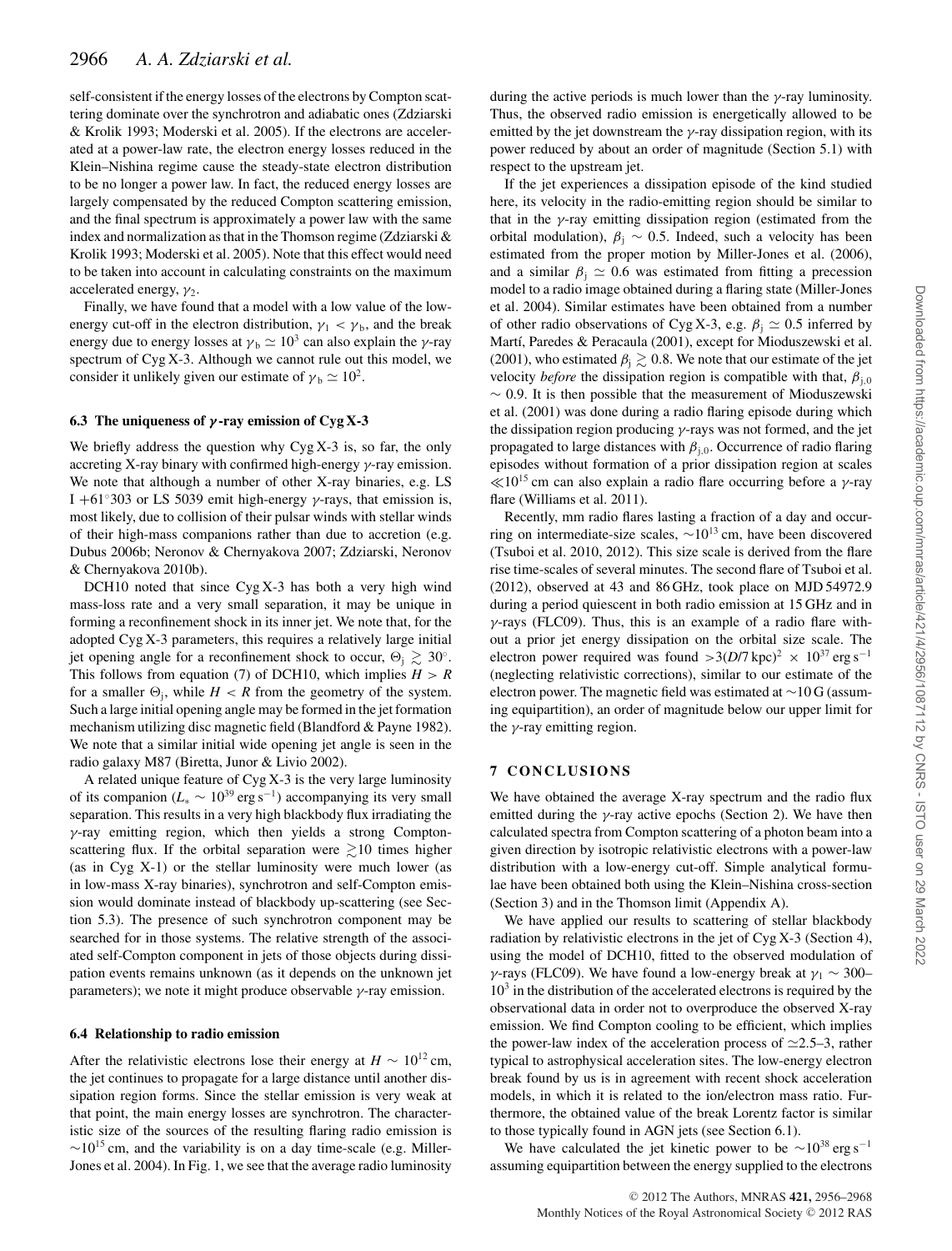and ions, which represents a firm lower limit. The estimated power is comparable to the radiative power of this source. Assuming this equipartition, the bulk Lorentz factor of the jet before the dissipation region is ∼2.5. Most of the power supplied to the electrons is radiated (Sections 5.1–5.2).

We have found that the magnetic field strength is constrained to be below the equipartition with the electron energy density by a factor of  $\lesssim$  a few times 10<sup>-3</sup>. At the upper limit (*B* ~ 10<sup>2</sup> G), the synchrotron emission from the  $\gamma$ -ray emitting region still gives rise to a relatively strong IR flux. Thus, IR measurements simultaneous with that of  $\gamma$ -rays would provide an estimate of the magnetic field in this part of the jet (Section 5.3). The predicted synchrotron flux is at the level at the IR flux measured during past radio flares of  $Cyg X-3.$ 

# **ACKNOWLEDGMENTS**

We thank G. Skinner, A. Szostek and S. Corbel for the BAT, *BeppoSAX* and radio data, respectively, A. Frankowski and P. Lubiński for help with the analysis of the BAT data and R. Misra and R. Moderski for valuable discussions. We thank the referee for stimulating comments. This research has been supported in part by the Polish NCN grants N N203 581240, N N203 404939 and 362/1/N-INTEGRAL/2008/09/0, and by the European Associated Laboratory "Astrophysics Poland-France". FY has been supported by the NSF of China (grants 10821302, 10825314, 11133005).

### **REFERENCES**

- Aharonian F. A., Atoyan A. M., 1981, Ap&SS, 79, 321
- Axelsson M., Larsson S., Hjalmarsdotter L., 2009, MNRAS, 394, 1544
- Barthelmy S. D. et al., 2005, Space Sci. Rev., 120, 143
- Biretta J. A., Junor W., Livio M., 2002, New Astron. Rev., 46, 239
- Blandford R. D., Eichler D., 1987, Phys. Rep., 154, 1
- Blandford R. D., Ostriker J. P., 1978, ApJ, 221, L29
- Blandford R. D., Payne D. G., 1982, MNRAS, 199, 883
- Blumenthal G. R., Gould R. J., 1970, Rev. Modern Phys., 42, 237
- Blundell K. M., Fabian A. C., Crawford C. S., Erlund M. C., Celotti A., 2006, ApJ, 644, L13
- Bradt H. V., Rothschild R. E., Swank J. H., 1993, A&AS, 97, 355
- Cerutti B., Dubus G., Malzac J., Szostek A., Belmont R., Zdziarski A. A., Henri G., 2011, A&A, 529, A120
- Dickey J. M., 1983, ApJ, 273, L71
- Dubus G., 2006a, A&A, 451, 9
- Dubus G., 2006b, A&A, 456, 801
- Dubus G., Cerutti B., Henri G., 2010a, A&A, 516, A18
- Dubus G., Cerutti B., Henri G., 2010b, MNRAS, 404, L55 (DCH10)
- Fender R. P., Hanson M. M., Pooley G. G., 1999, MNRAS, 308, 473
- Fermi LAT Collaboration, 2009, Sci, 326, 1512 (FLC09)
- Ghisellini G., Tavecchio F., Foschini L., Ghirlanda G., Maraschi L., Celotti A., 2010, MNRAS, 402, 497
- Ghisellini G. et al., 2011, MNRAS, 411, 901
- Godfrey L. E. H. et al., 2009, ApJ, 695, 707
- Hanson M. M., Still M. D., Fender R. P., 2000, ApJ, 541, 308
- Hjalmarsdotter L., Zdziarski A. A., Larsson S., Beckmann V., McCollough M., Hannikainen D. C., Vilhu O., 2008, MNRAS, 384, 278
- Hjalmarsdotter L., Zdziarski A. A., Szostek A., Hannikainen D. C., 2009, MNRAS, 392, 251
- Jones F. C., 1965, Phys. Rev., 137, 1306
- Jones F. C., 1968, Phys. Rev., 167, 1159
- Jones T. W., O'Dell S. L., Stein W. A., 1974, ApJ, 188, 353
- Langer N., 1989, A&A, 220, 135
- Levine A. M., Bradt H., Cui W., Jernigan J. G., Morgan E. H., Remillard R., Shirey R. E., Smith D. A., 1996, ApJ, 469, L33
- Ling Z., Zhang S., Tang S., 2009, ApJ, 695, 1111
- <sup>C</sup> 2012 The Authors, MNRAS **421,** 2956–2968 Monthly Notices of the Royal Astronomical Society © 2012 RAS
- Lommen D., Yungelson L., van den Heuvel E., Nelemans G., Portegies Zwart S., 2005, A&A, 443, 231
- Markwardt C. B., Tueller J., Skinner G. K., Gehrels N., Barthelmy S. D., Mushotzky R. F., 2005, ApJ, 633, L77
- Martí J., Paredes J. M., Peracaula M., 2001, A&A, 375, 476
- Medvedev M. V., 2006, ApJ, 651, L9
- Medvedev M. V., Loeb A., 1999, ApJ, 526, 697
- Miller-Jones J. C. A., Blundell K. M., Rupen M. P., Mioduszewski A. J., Duffy P., Beasley A. J., 2004, ApJ, 600, 368
- Miller-Jones J. C. A., Fender R. P., Nakar E., 2006, MNRAS, 367, 1432
- Mioduszewski A. J., Rupen M. P., Hjellming R. M., Pooley G. G., Waltman E. B., 2001, ApJ, 553, 766
- Moderski R., Sikora M., Coppi P. S., Aharonian F., 2005, MNRAS, 363, 954
- Neronov A., Chernyakova M., 2007, Ap&SS, 309, 253
- Niemiec J., Ostrowski M., 2004, ApJ, 610, 851
- Ogley R. N., Bell Burnell S. J., Fender R. P., 2001, MNRAS, 322, 177
- Predehl P., Burwitz V., Paerels F., Trümper J., 2000, A&A, 357, L25
- Riquelme M. A., Spitkovsky A., 2011, ApJ, 733, 63
- Schaerer D., Maeder A., 1992, A&A, 263, 129
- Sikora M., Madejski G., Moderski R., Poutanen J., 1997, ApJ, 484, 108
- Sironi L., Spitkovsky A., 2011, ApJ, 726, 75
- Sitarek J., Bednarek W., 2012, MNRAS, 421, 512
- Spitkovsky A., 2008, ApJ, 673, L39
- Stawarz Ł., Cheung C. C., Harris D. E., Ostrowski M., 2007, ApJ, 662, 213
- Szostek A., Zdziarski A. A., 2008, MNRAS, 386, 593
- Szostek A., Zdziarski A. A., McCollough M. L., 2008, MNRAS, 388, 1001
- Tavani M. et al., 2009, Nat, 462, 620
- Tsuboi M., Miyazaki A., Nakanishi K., Kotani T., 2010, PASJ, 62, 1391
- Tsuboi M., Kamegai K., Miyazaki A., Nakanishi K., Kotani T., 2012, PASJ, 64, in press (arXiv:1109.1985)
- van Kerkwijk M. H., Geballe T. R., King D. L., van der Klis M., van Paradijs J., 1996, A&A, 314, 521
- Vilhu O., Hakala P., Hannikainen D. C., McCollough M., Koljonen K., 2009, A&A, 501, 679
- Williams P. K. G. et al., 2011, ApJ, 733, L20
- Yuan F., Cui W., Narayan R., 2005, ApJ, 620, 905
- Zdziarski A. A., Krolik J. H., 1993, ApJ, 409, L33
- Zdziarski A. A., Misra R., Gierlinski M., 2010a, MNRAS, 402, 767 ´
- Zdziarski A. A., Neronov A., Chernyakova M., 2010b, MNRAS, 403, 1873
- Zdziarski A. A., Pooley G. G., Skinner G. K., 2011, MNRAS, 412, 1985

#### **APPENDIX A: THE THOMSON LIMIT**

In the Thomson limit, the flux per electron and per solid angle becomes

$$
\frac{\epsilon \operatorname{d}\! n(\epsilon_0, \gamma)}{\operatorname{d}\! \epsilon \operatorname{d}\! \Omega} = \begin{cases} \frac{3\sigma_{\rm T}}{8\pi} \dot{n}_0 x r \left[ (1 - r)^2 + r^2 \right], & 2\epsilon_0 x \gamma < 1, \\ 0, & 2\epsilon_0 x \gamma \ge 1, \end{cases} \tag{A1}
$$

$$
r = \frac{\epsilon}{2\epsilon_0 \gamma^2 x},\tag{A2}
$$

where, in order to approximately constrain the resulting spectrum to the energy range satisfying the Thomson limit, we have imposed a sharp cut-off at the range boundary. This, in particular, assures  $\epsilon < \gamma$ . Then, the condition of  $r \leq 1$  yield the electron-integrated rate given by equation (5) but with the lower and upper limits of

 $\max[\gamma_1, (\epsilon/2\pi\epsilon_0)^{1/2}], \quad \max\{\min[\gamma_2, 1/(2\pi\epsilon_0)], \gamma_1\},$  (A3)